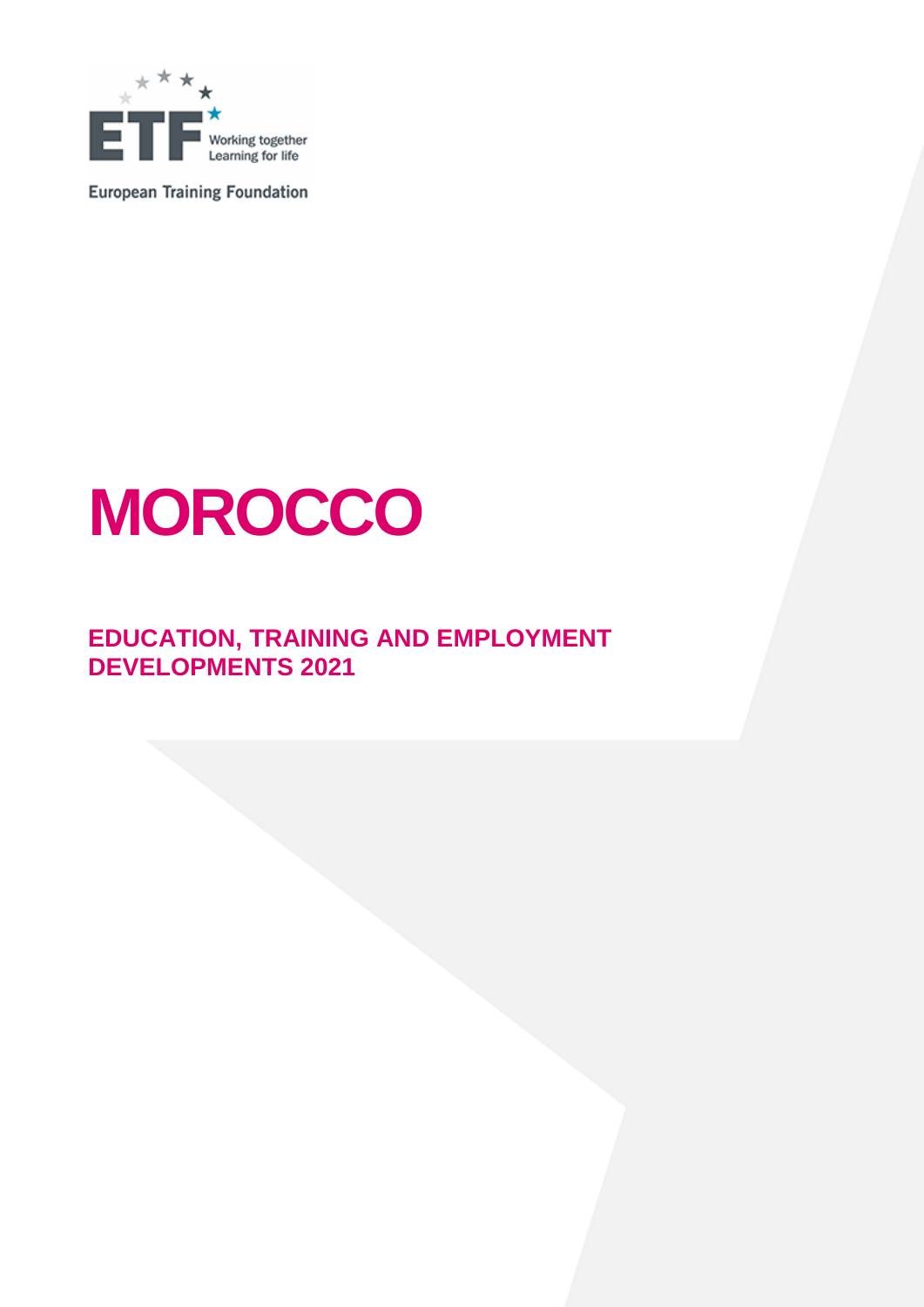The contents of this paper are the sole responsibility of the ETF and do not necessarily reflect the views of the EU institutions.

© European Training Foundation, 2021

Reproduction is authorised provided the source is acknowledged.

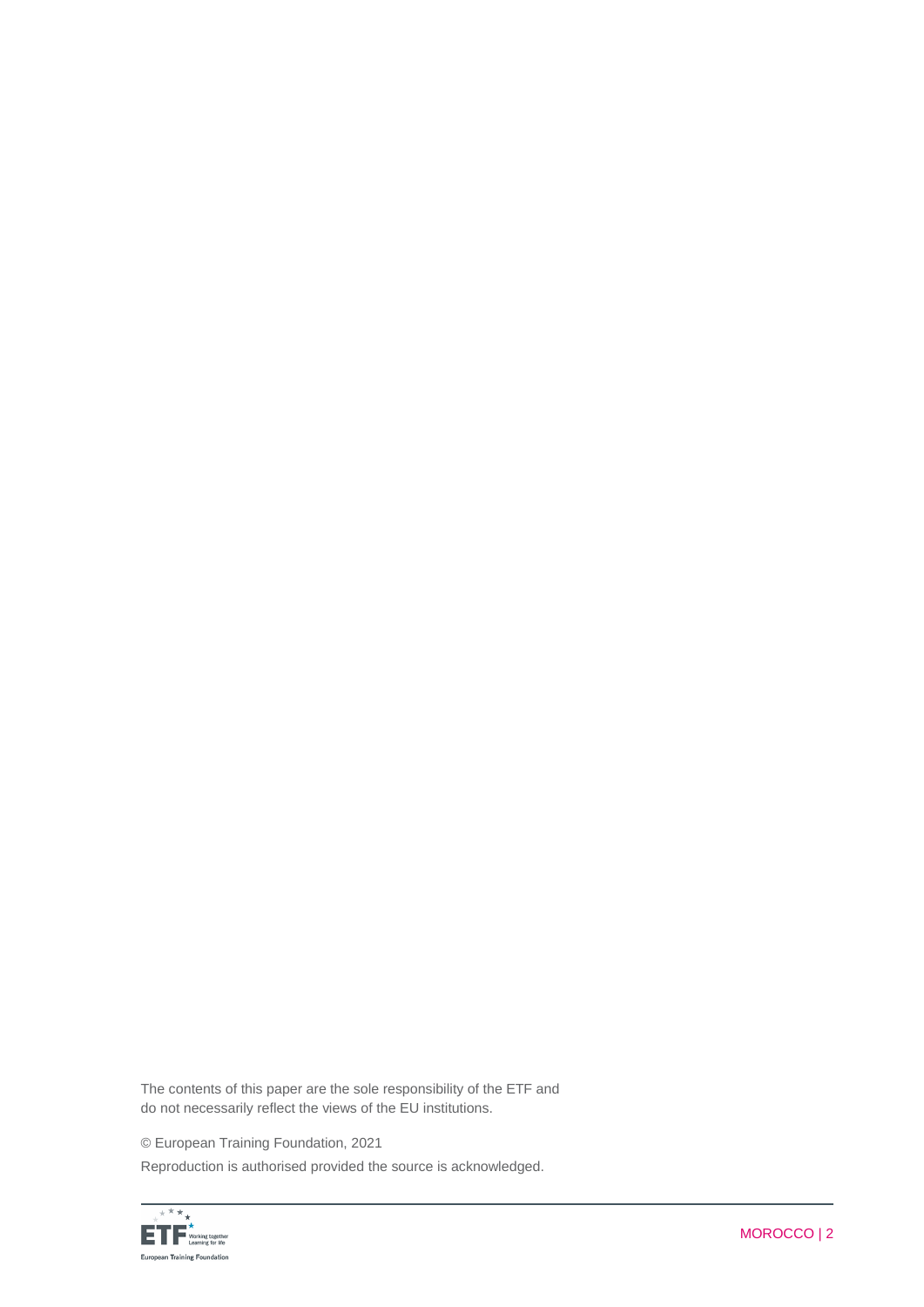# **KEY POLICY DEVELOPMENTS IN EDUCATION, TRAINING AND EMPLOYMENT**

Prior to the COVID-19 crisis, the skills and labour sector received renewed interest from the highest levels of the government, and practical actions visibly impacted its development. For example, the dropout rate from education (particularly at primary level) has been in steep decline for almost a decade and the literacy rate has been increasing, all in a context where the Moroccan economy has been either stable or growing for almost a decade.

Key developments that occurred in line with the central policy directions set out in the education roadmap and following the adoption of the Framework-Law on Education in 2019 include a new vocational education and training (VET) framework-law to consolidate the coordination of the various strands of education. The strategy also includes the setting up of multifunctional training centres in each province; construction began on the first skills and jobs hubs, and the centre in Souss-Massa opened its doors in September.

At a more macro policy level, in May 2021 a New Development Model was unveiled to consolidate achievements and guide the work of line ministries for the years to come. The strategy explicitly aims to improve both education and employment. For example, its first priority is to achieve a 'diversified economy that creates value and quality jobs', and its second to 'strengthen human capital and better prepare the future'. A range of actions are planned for both axes to directly address these needs and reiterate a vision whereby *'*enhancing the human resource capital is also a must in view of the following the central role of learning and knowledge as key determinants of economic growth, in a context of sweeping technological change that requires new skills and qualifications for their ownership*.'*

Currently classified by the World Bank as an upper-middle-income country, Morocco has made undeniable progress over the past 15 years and has successfully narrowed the standard-of-living gap with southern European countries. Improved fiscal management and economic diversification – through more strategic global partnerships in the transport and renewable energies sectors, for example – have strengthened the resilience of Morocco's economy. As a result, after continuous improvements, primary education is now universal (according to UNICEF, 99.1 % of children aged 6 to 11 attended primary school in 2016/2017 – UNICEF, 2019) and poverty has significantly decreased (17.1 % in 2019, according to the HCP).

However, ever since it began in early 2020, the COVID-19 crisis and the necessary mitigating measures have largely dominated the policy agenda and dialogue regarding human capital development. The entire education system was quickly shifted online to allow for distance learning during periods of lockdown, including in 2021, and the functioning of schools was significantly disrupted. The Ministry of Education set up an e-learning platform to ensure continuity in teaching and learning. Public television and radio also broadcast pedagogical content. However, issues of access, inclusion and quality continue to be of concern. For example, the return to school in September 2021 was postponed by a month at all education levels due to the sudden increase in transmission rate compounded by a delayed youth vaccination campaign, and distance learning was not utilised.

The already fragile employment situation was also affected, particularly for women and young people. A special fund of approximately EUR 2.8 billion was set up to manage the economic effects of the pandemic. During the repeated lockdowns in 2020, employees registered with the social security system received a monthly allocation of approximately EUR 200 and benefited from a temporary suspension of loans, as well as consumer credit reimbursements. Citizens operating in the informal economy also received one-off financial support in 2021 and firms were granted a temporary tax break.

The Moroccan economy, in line with global patterns, felt the effects of the global economic contraction. These circumstances came at a time when Morocco was already dealing with an agricultural sector impacted by chronic drought (except for 2021, which saw a particularly good harvest), meaning that the

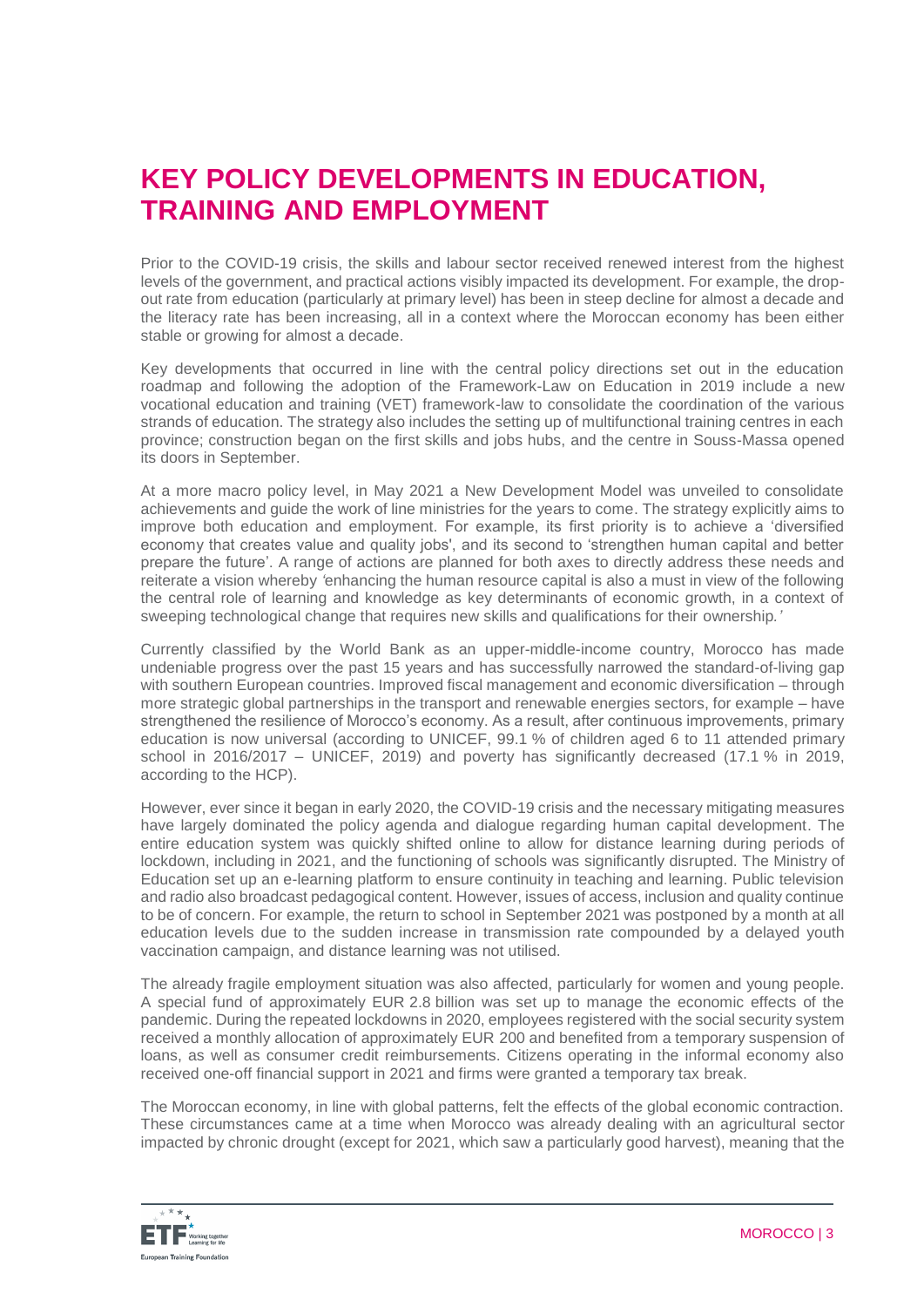current underemployment situation is not likely to improve rapidly. However, observers, including international financial institutions, are confident that the economy will rebound in 2022.

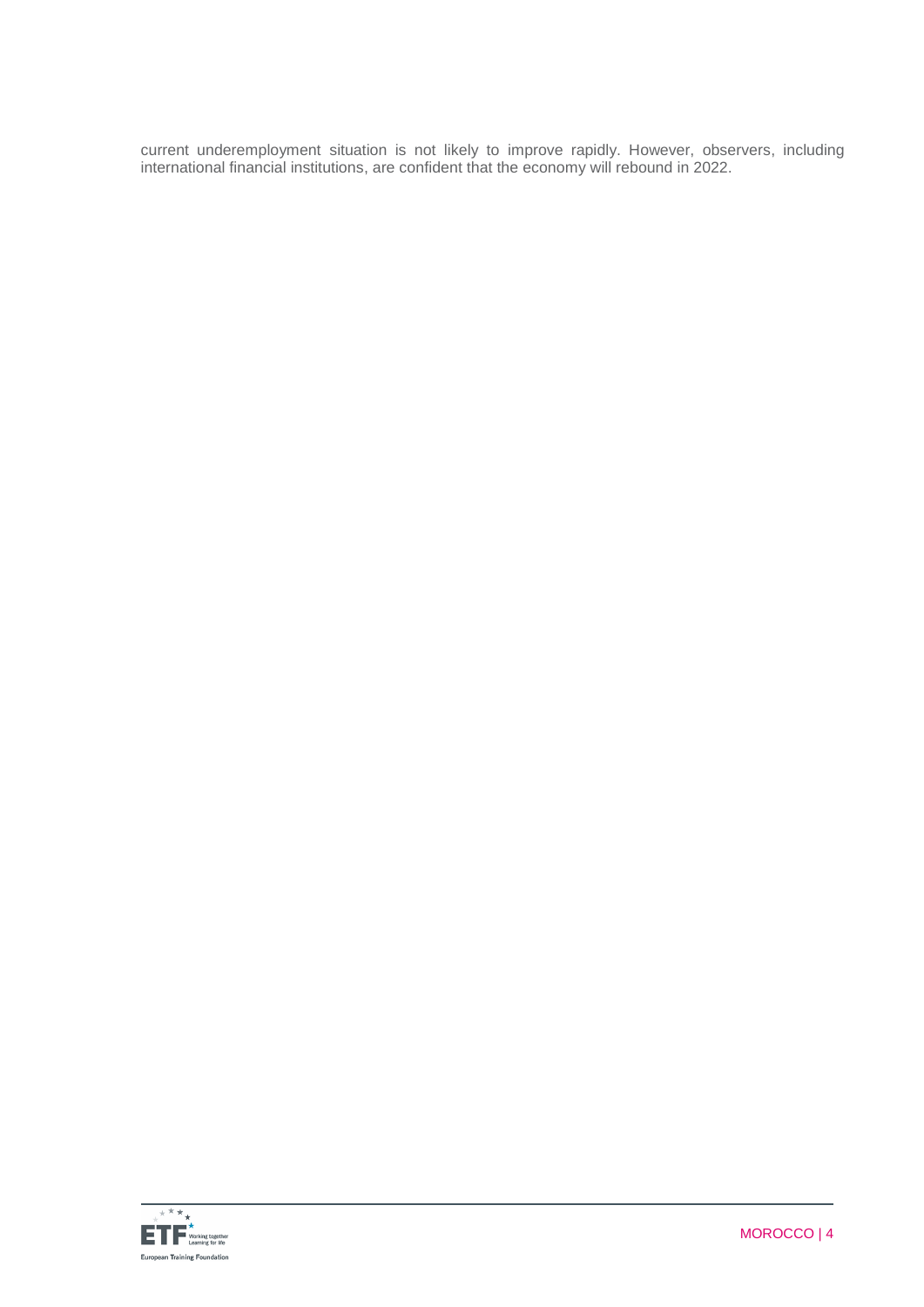# **1. KEY DEMOGRAPHIC AND ECONOMIC CHARACTERISTICS**

## **Political developments and health**

Given its good geographical location and comparatively sound infrastructure, Morocco aims to position itself strategically as an economic and financial nexus between Europe and Africa. To this end, Morocco has initiated a strategic South-South partnership, founded on co-development and closer cooperation with southern and regional neighbours to make the most of its geographical location and its historical relations with its European and Mediterranean trading partners. This includes notably exchanges of peers and expertise addressing skills development and climate actions (Hekking, 2020). The geopolitics of the Western Sahara issue dented this ambition during 2021, with a reactivation of diplomatic hostilities between Algeria and Morocco.

The party previously in power, the PJD (*Parti pour la Justice et le Development*, often compared to a moderate version of the Muslim brotherhood in the region), lost most of its parliamentary seats in the 2021 general election. The new prime minister, billionaire businessman Aziz Akhannouch, announced that he would implement a break from the previous government with a greater focus on reducing poverty. The Economist Intelligence Unit classifies Morocco as a 'hybrid democracy' and its democracy index has been steadily increasing for 15 years.

As October 2021, Morocco had fully vaccinated over 60 % of its population (WHO, 2021), a remarkable regional achievement compared to its southern neighbours. At the time of writing, this has translated into a continuous decrease of cases, hospitalisations and deaths.

## **E** Demographics

Although both the fertility and mortality rates in Morocco are continuing to decrease, the population is gradually growing, by approximately half a million people every year. It rose from just over 32 million in 2012 to 37 million in 2021 (HCP, 2021b).

The upwards trend in the Moroccan population will continue, although projections suggest that growth will slow down over the next three decades and stabilise around 2050 (CERED, 2017). The age distribution is also changing, with the pre-school and school-age populations projected to shrink and the active population expected to grow until 2050.This means that the demographic trend in Morocco – like those of its regional neighbours and following on from the 'youth bulge' of the 2000s – is one of an increasingly urban, ageing population, which is likely to result in a shift of pressure from the school system towards the labour market and social security systems (Engelhardt-Wölfler et al., 2018). The latter will be particularly affected by the growth of the senior cohort (aged 60+), which is expected to more than double over the next three decades, rising to 23.2 % of the total population in 2050, compared with just 9.4 % in 2014. The current share of young Moroccans (15 to 24 years old) in the population is 25 %, which is the SEMED average (ETF, 2021a).

Morocco has a long history of emigration, with 8.6 % of Moroccans living outside Morocco (ETF, 2021a). Moroccan migrants have historically had low to medium skill levels, but in 2019, over a third of them had a tertiary education (HCP, 2021b). For this reason, a possible brain drain is now given more consideration in human capital development policies. The substantial number of outward migrants mostly comprises men seeking employment abroad. Women are more likely to move from rural to urban areas, in most cases as a result of their spouse's departure. The yearly number of working migrants has increased continuously, from 53 000 in 2000 to 98 600 in 2019 (UNDESA, 2019). The majority of migrant workers move to the EU (70.7 % to France and 24.4 % to Spain), but some make their way to the United Arab Emirates (3 % – MTIP, 2017). The main driver behind this is work, which accounted for 47.4 % of migrants in 2019 (ETF, 2021a).

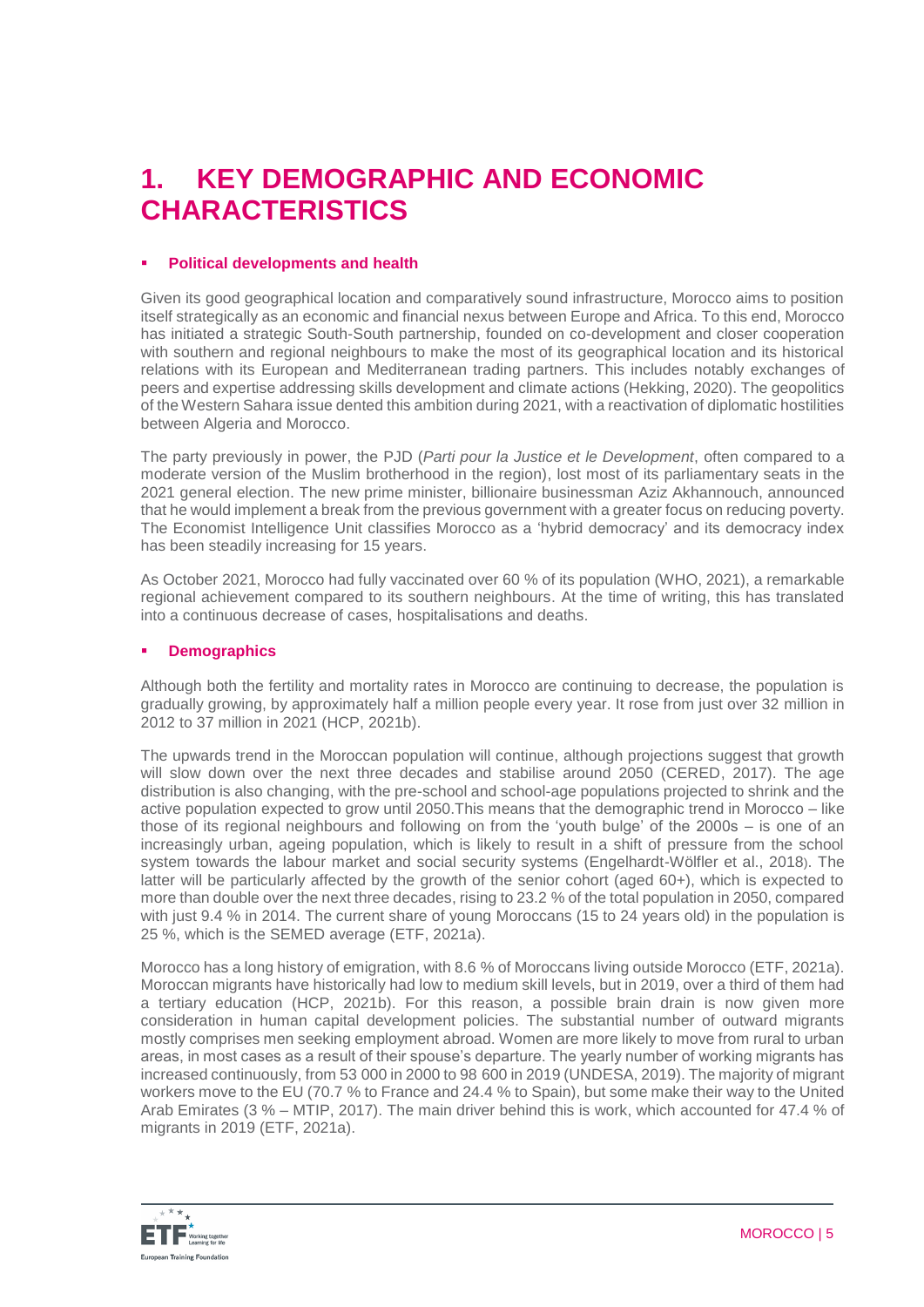Morocco is the second-largest recipient of remittances among developing countries in the region. Despite the heavy concentration of expatriates in Europe, the United States leads the list of countries from which remittances are sent (14 %), followed by Saudi Arabia (12 %) and France (10 %) (KNOMAD, 2021).

## **Economic developments and informal economy**

On the economic front, according to the World Bank (2021), after a 6.3 % contraction in growth in 2020 (although similar findings in other countries show that this is far from exceptional), the economy posted a 1 % year-on-year growth in real GDP during the first quarter of 2021, boosted by an agricultural rebound following abundant rainfall. The service sector has yet to fully recover as the comparatively large tourism industry continues to be hindered by the pandemic.

The recent assessment of the reforms identified in the SME Policy Index (OECD/EU/ETF, 2018) suggests that Morocco could inspire other economies in the region to improve their policies towards SMEs. For example, since 2002 it has had an operational SME Law (*Charte de la petite et moyenne entreprise*), which determines the most important policy principles including the establishment and responsibilities of an SME agency, the recognition of associations for the support of SMEs at the local, regional and national levels, and support mechanisms. However, many challenges remain, such as a reliance on low value-added activities, the informal economy, under-employment and unemployment. There is a need to step up regional development efforts and to continue working on creating conditions that will allow entrepreneurs to prosper.

Small and medium-sized enterprises make up 99.7 % of Moroccan businesses; they create 37.8 % of the value added and represent 73.7 % of declared employment, according to the 2021 yearly report by *l'Observatoire Marocain de la TPME* (OMTPME, 2021).

Morocco has one of the most stable investment climates and diversified economies in the region. In 2019, 57 % of the value added was produced by the services sector, which is a major contributor to the economy. Tourism accounts for 12 % of GDP and 12.9 % of total employment according to the World Travel and Tourism Council, and it is a major source of growth. However, COVID-19 has brought tourism to a halt and it is difficult to predict how the sector will evolve after the pandemic (AfDB, 2021).

The government initiated the rollout of the economic roadmap announced by King Mohammed VI in July 2020. At the time of drafting, the government had reformed laws (adopted in February 2021) to strengthen social protection and public health outreach to the entire population, and had established the Mohammed VI Fund, which supports these services and SMEs through PPPs.

In the World Bank's *Doing Business* report for 2020, Morocco moved up seven places and is now ranked 53rd. Areas that have improved include paying taxes (less costly), dealing with construction permits (streamlined administrative procedures) and trading across borders (easy to import/export, including paperless customs clearance).

A recent ILO publication (2018), which is the only source of statistics for the informal economy in Morocco and is based on 2017 data, claims that almost 80 % of employment is in the informal economy.

In May 2021, a New Development Model was unveiled, prioritising: (i) structural reforms to boost competitiveness and private sector development; (ii) improving the quality of education and health services to boost human capital; (iii) accelerating the decentralisation process; and (iv) preserving natural resources. Notably, one of its first priorities is establishing an education and training system focused on the learner, based on empowerment and activation of stakeholders to train citizens who are agents of economic and social change'.

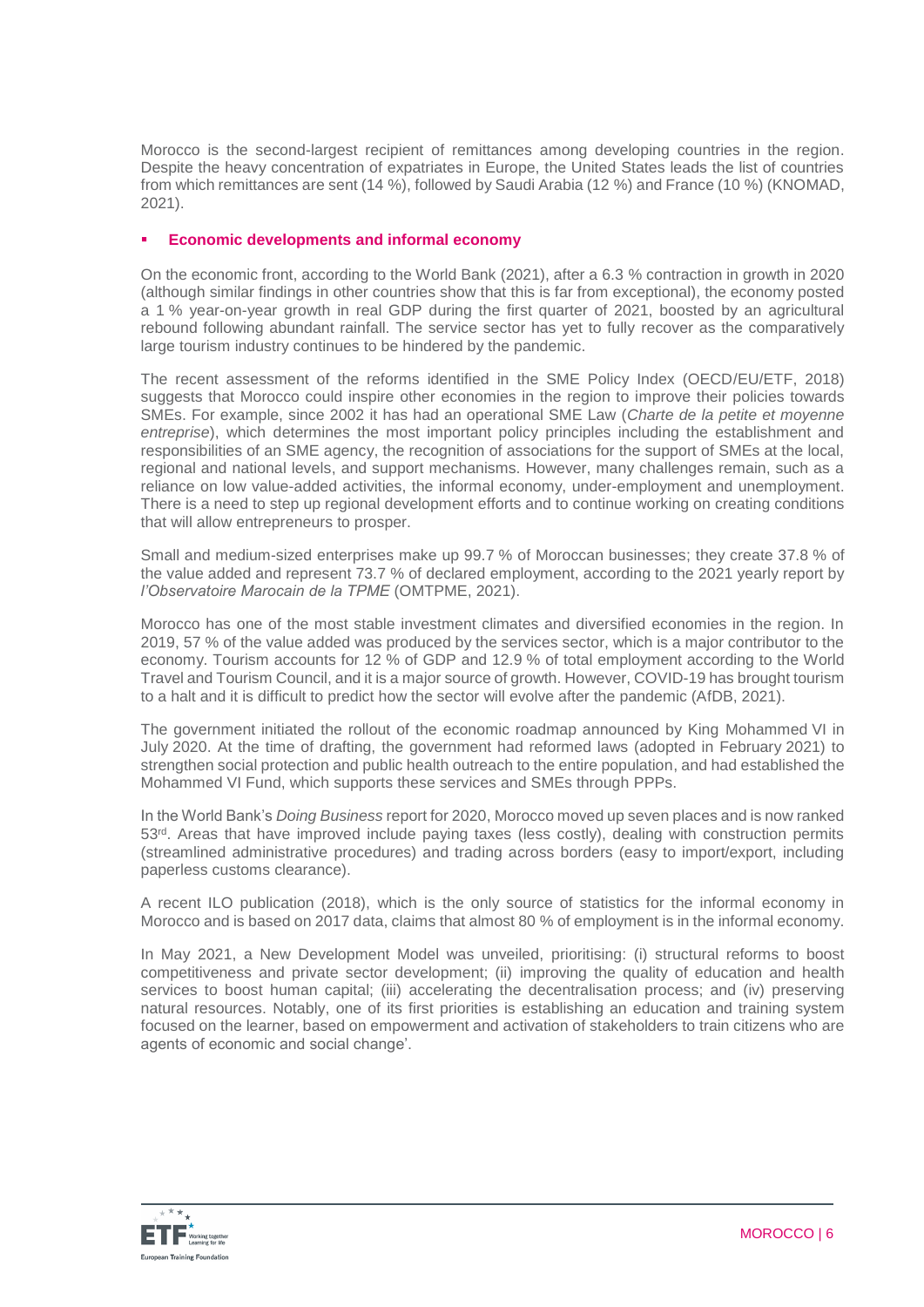# **2. EDUCATION AND TRAINING**

Great efforts have been made to reform the education and training system in Morocco, starting with the Vision for Education 2030 and the National Strategy for Vocational Training 2021 (adopted in 2016). The former emphasises education as a gateway to social and personal development through fairness, equality of opportunity and quality education for all. The main objective of the VET strategy is 'quality VET for all and throughout life, to support development, to increase the value of human capital and boost competitiveness'. Furthermore, the Framework-Law on Education was adopted in July 2019, and practical progressive measures continue to be rolled out (e.g. mandatory medical coverage for all students, monetary transfers to vulnerable families, an expansion of pre-school establishments and increase in enrolments, high-speed internet for tertiary establishments, etc.). At the national level, the Higher Council for Education, Training and Scientific Research issues its opinion on public policies in education and evaluates related public policies and programmes. However, the policies mentioned above have not been formally assessed by an external entity.

In 2018, King Mohammed VI called for reforms and actions in the field of education and training of young people in order to ensure their economic and social integration. The prime minister, together with key public institutions – the Ministry of National Education, Vocational Training, Higher Education and Scientific Research, the ministries of labour, youth, agriculture and culture, and the main public VET provider (*Office de Formation Professionnelle et de la Promotion du Travail*, OFPPT) – presented the new roadmap in 2019. One key new initiative is the establishment of state-of-the-art skills and jobs hubs covering all regions and offering an innovative approach to skills development in terms of both skills identification and pedagogical methods. Construction has already started as at the time of drafting, with the hub in Sous-Massa being complete and welcoming learners already.

After many years of delay owing to employers' dissatisfaction with how funds collected through the VET tax were being managed, in 2019 the Law on Continuing Vocational Education was adopted. The law regulates the functioning and organisation of continuing training. It encompasses more beneficiaries and covers almost all stakeholders, from employees in the private sector to public enterprises. All employees are now entitled to a training allowance of three working days per year. The law also introduces a system for recognising prior work experience.

The most recent overarching national strategy addition is the very ambitious 'New Development Model', which complements the previous set of national strategies and policies and aims to elevate Morocco up to the top third of the various global rankings by 2035, allowing it to further strengthen its ambition to be a regional role-model. Objectives include doubling per-capita GDP by 2035, ensuring that more than 90 % of pupils master elementary skills and competencies by the end of primary school, bringing the informal employment rate down to 20 %, boosting the participation rate of women from 22 % in 2019 up to 45 %, and achieving a satisfaction rate of over 80 % among citizens with respect to the administration and public services.

## 2.1 Trends and challenges

## **Education expenditure, access, participation and early leaving**

By 2020, the average time spent in school had risen to 14 years, following a continuous increase since the year 2000. Similarly, the number of adolescents not regularly attending school has been decreasing continuously and is currently 130 000, half as many as in 2010 (HCP, 2020).

Moreover, literacy has significantly improved over the last two decades, with notable generational differences. For example, in 2018 (last available data), 97.73 % of young people aged 15–24 were literate, while the percentage of women aged 65 and over who were able to read and write stood at 19.02 % (compared with 34.11 % for men of that age group). This improvement is remarkable considering that the figures were hovering at around 50 % in the year 2000 (UNESCO, 2021).

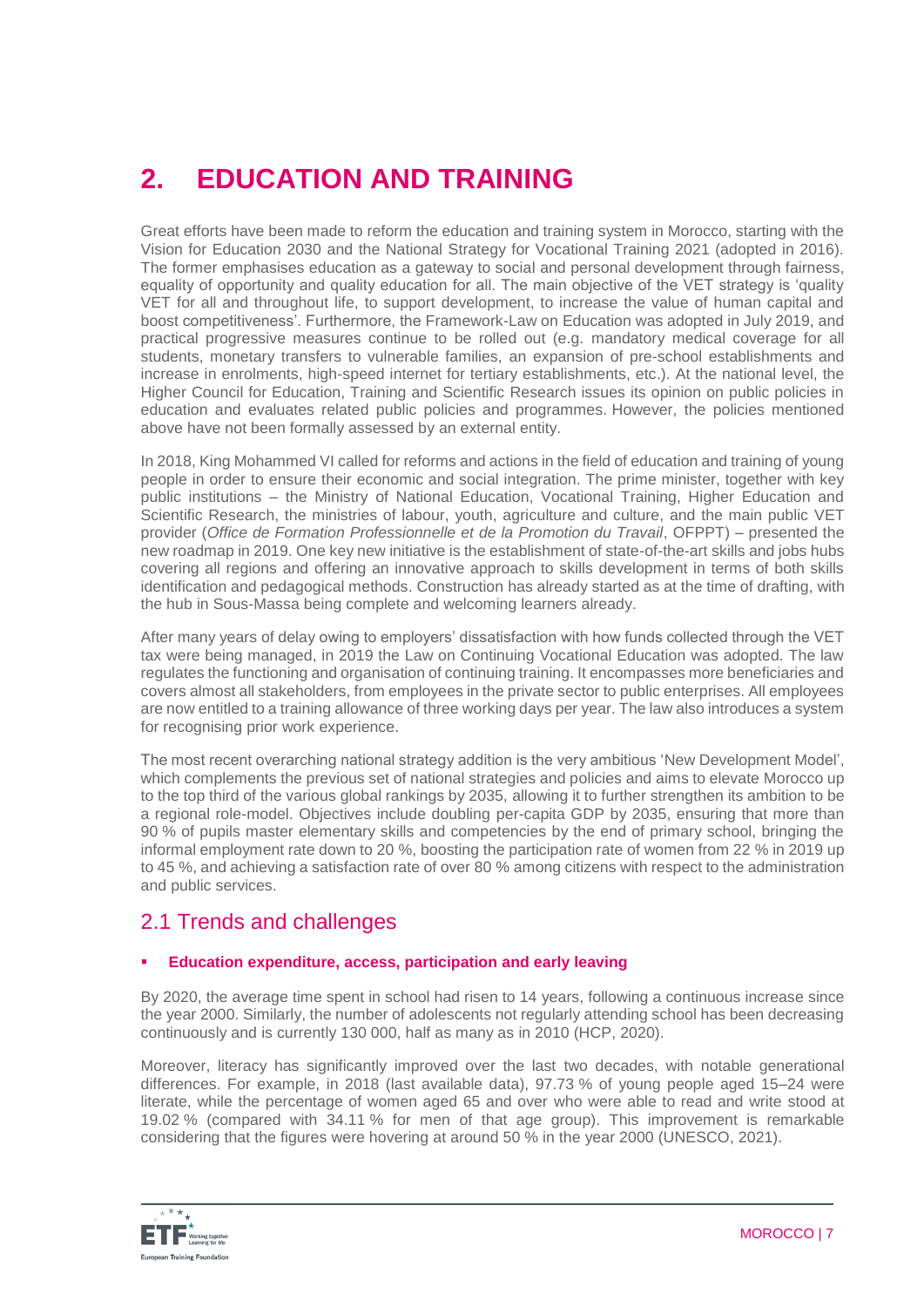Despite these commendable achievements, significant challenges remain and considerable political attention has been given to the issue.

The question of financing education is essentially the responsibility of the State as regards equipment, training, maintenance and management. Information on the share of public expenditure on education as a percentage of GDP is available only for 2019, when it was 6 % . VET expenditure was 0.2 % of GDP in 2015 (CdC, 2017) but no data is available for subsequent years. VET Funding derives from a variety of sources, such as VET tax (23 %), the state budget (38 %), households (23 %) and enterprises  $(14 \%)$ .

In a recent report from 2019, the Higher Council for Education, Training, and Scientific Research published decreasing but nonetheless alarming figures on the rate of school dropouts in Morocco. 431 876 students dropped out of public schools in 2018 without obtaining school certificates. Morocco has succeeded in lowering the primary school dropout rate to 2.2 % in cities and 4.8 % in urban regions. However, the rate of learners leaving education 'without obtaining school certificates' increased in secondary education, reaching 12.9 % in urban centres and 16.8 % in rural areas (Alaoui et al., 2021).

Former Minister of Education Saaid Amzazi said in an interview (Kasraoui, 2021) that school dropouts at three stages of education in Morocco were limited to less than 55 200 students. More specifically, the percentage of students who dropped out of primary school decreased from 2.7 % to 2.1 % between the 2018 and 2020 academic years. During the same period, the percentage of students who dropped out of secondary education went from 12.1 % to 10.4 %, and students dropping out of further education fell from 8.8 % to 7.4 %.

Net secondary school enrolment has been increasing for over a decade. From a rate of 50 % in 2010, it reached 68.5 % in 2020, and is even slightly higher for girls, at 69.3 % (UNESCO, 2021).

## **PISA results**

The most recent PISA test was conducted in 2018. In reading literacy, 15-year-olds in Morocco score 359 points compared to an average of 487 points in OECD countries. On average, 15-year-olds score 368 points in mathematics compared to an average of 489 points in OECD countries. The average performance in science was 377 points, compared to an average of 489 points in OECD countries. The average difference between advantaged and disadvantaged students in reading is 51 points, compared to an average of 89 in OECD countries. However, 13 % of disadvantaged students are academically resilient, compared to the OECD average of 11 % (OECD, 2018).

### **Young people not in employment education or training (NEETs)**

The MENA region historically performs worse than many other regions and, although its peers are not performing particularly well, Morocco has even higher NEET rates than most. In 2017, Morocco was the worst performer among MENA countries (except for countries in conflict) with a NEET rate estimated at over 30 % (Alfani et al., 2020).

Using 2019 data, Morocco's National Observatory for Human Development (ONDH, 2021) showed that 28.5% of people aged 15 to 24 are unemployed, not in education and not receiving vocational training. Furthermore, young women make up 76.4 % of these, 36.1 % of whom come from rural backgrounds. In fact, 54.3 % of NEETs in Morocco have been identified as rural housewives with family responsibilities.

### **Education during the COVID-19 pandemic**

As an immediate response to the COVID-19 crisis and the subsequent lockdown, the Ministry of Education, Vocational Training, Tertiary Education and Scientific Research set up an e-learning platform to ensure continuity in teaching and learning. This measure, although commendable, was limited to learners with equipment and broadband access. For this reason, public television and radio also worked

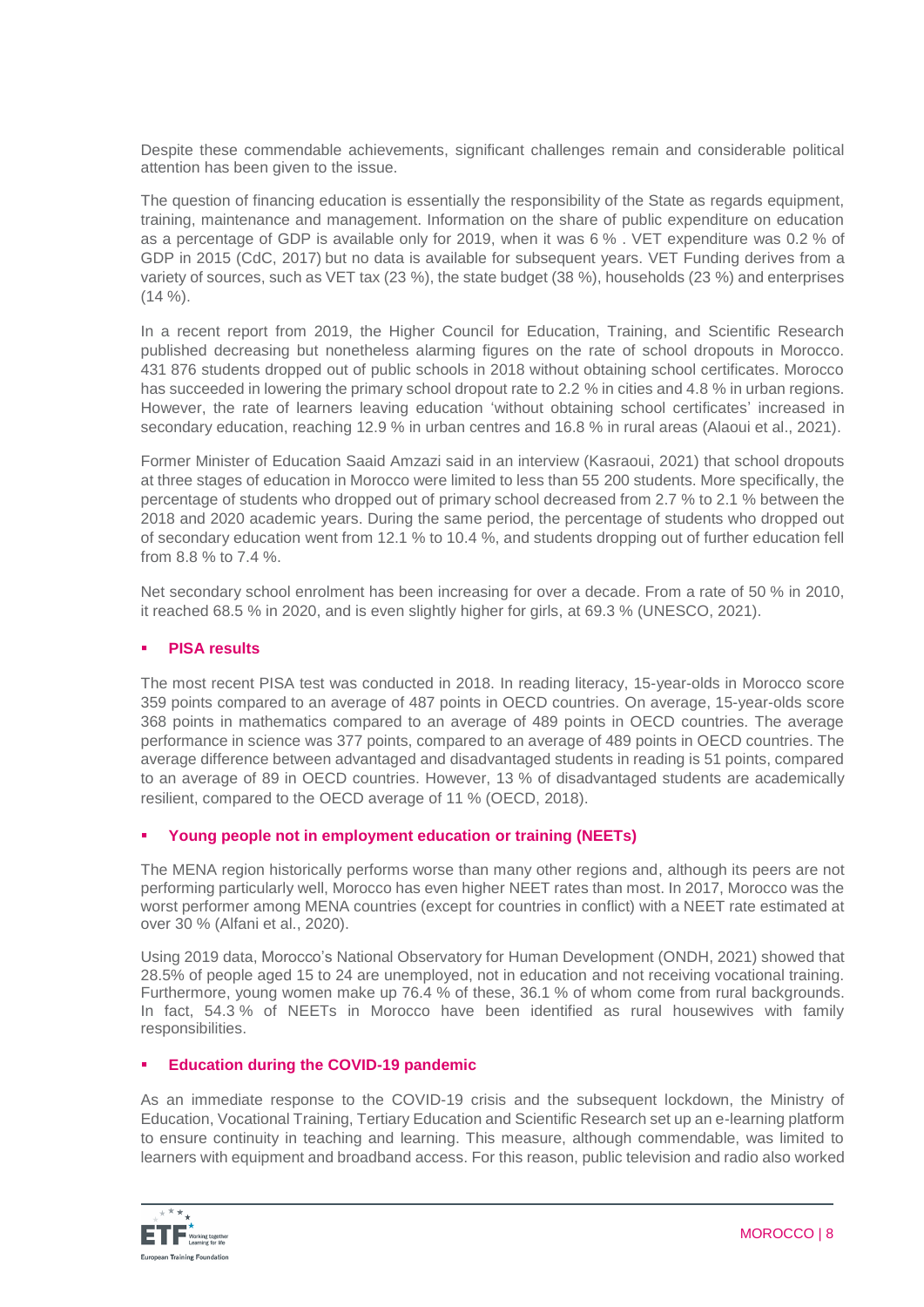with the ministry to broadcast pedagogical content for students (ETF, 2020). Most teachers also used WhatsApp for its convenience and superior outreach. At the time of writing, pupils have been returning physically to school for the academic year 2021–2022, albeit with strict preventive measures in place to limit the spread of infection.

Moroccan women and men have unequal access to education, and there is also inequality between cities and villages. COVID-19 worsened the situation by widening social inequality between the rich and the poor and increasing levels of poverty and unemployment, which eventually affect the ability of families to educate their children.

The 2019 Framework-Law on Education stipulates the need for digital and equitable education to be at the centre of a reform of the educational system. For example, in Article 33, it explicitly refers to 'strengthening ICT and quality' and 'developing distance learning as complementary to campus learning'. The pandemic hit Morocco immediately after the law was adopted and Decree No 2.20.474, dedicated to consolidating progress on distance learning, was approved in July 2021 by the Government. It includes a legal framework, definitions of distance learning, roles and responsibilities, and a concrete timeline for academic content to be shifted online.

## 2.2 VET policy and institutional setting

## **Strategic and legal framework for VET and adult learning**

Government policy is contextualised in the 2015–2030 Strategic Vision for Reform, addressing four major purposes: equity and equality of opportunities, quality for all, promotion of the individual and society, and efficient leadership and renewed attainment of change.

The main focuses of the 2015–2030 Strategic Vision for Reform (i.e. integration and consolidation of the VET centre network) have been translated into the Framework-Law on Education. This law safeguards the integrity of the Strategic Vision from political and institutional risks, represents a national pact that is binding for all parties, and provides a legal basis for further development and implementation. This was then further supplemented by the roadmap approved by King Mohammed VI in April 2019, dedicated to improving VET.

As explained previously, the most recent overarching national strategy addition is the very ambitious 'New Development Model', which complements the previous policy body and aims to elevate Morocco up to the top third of the various global rankings by 2035, allowing it to further strengthen its ambition to be a regional role-model. Objectives include doubling per-capita GDP by 2035, ensuring that more than 90 % of pupils master elementary skills and competencies by the end of primary school, bringing the informal employment rate down to 20 %, boosting the participation rate of women from 22 % in 2019 up to 45 %, and achieving a satisfaction rate of over 80 % among citizens with respect to the administration and public services.

In terms of performance review, the 2015–2030 Strategic Vision for Reform has led to the development of a national assessment framework to be utilised regularly in order to record progress related to the reform's objectives. This is now being followed up by evaluations at regional level (CSEFRS, 2021a). For this purpose, a 'regional index for education development' has been drawn up by the education council, which is responsible for monitoring the reform. The composite index brings together 157 indicators organised into three dimensions, which correspond to the reform's objectives, i.e. equity, quality and promotion.

## **VET governance and financing arrangements**

As at 2020, there are over 2 000 VET centres in the country; almost a quarter are in Casablanca and 72 % are operated by the private sector (this proportion has been increasing for a number of years now). The share of VET students in secondary education has consistently increased over the past decade. For the 2019–2020 academic year, nearly 400 000 learners are currently attending VET courses

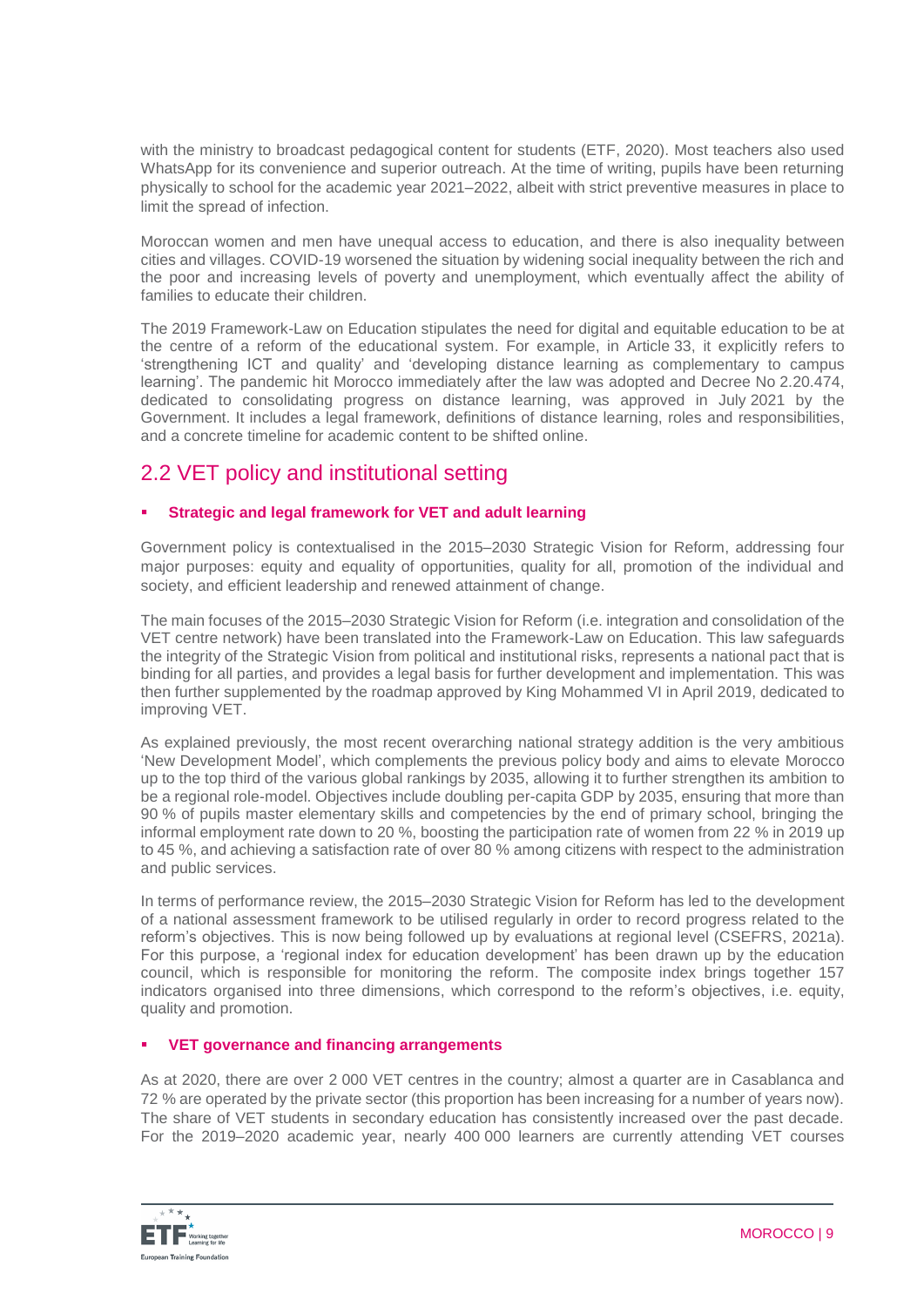throughout the country (DFP, 2020). This represents 15 % of secondary level students and is therefore still comparatively low. The figure was just over 300 000 in 2015 (DFP, 2015).

## **Quality and quality assurance**

The Ministry's Department for Vocational Training has sole responsibility for the quality assurance of the training system, from designing quality assurance measures to implementing them in close collaboration with all concerned stakeholders. Some notable measures include sectoral studies in certain sectors to ensure labour needs are regularly and systematically collected (since 1987), while specific QA rules and guidelines are being designed and adapted for each type of VET provider (public/private, etc.). The education roadmap and the Framework-Law on Education provide for the establishment of a strengthened quality assurance system with procedures that will be set out in the implementing legislation currently being prepared. Moreover, training programmes are being developed using a skills-based approach.

At the level of vocational training institutions, quality assurance is conducted using a range of mechanisms:

- ISO certification of the management processes of certain establishments falling under the **OFPPT**
- A self-assessment system established by the Department for Vocational Training in 2019. This covers a range of areas of assessment to help decision-makers at the school level take corrective measures based on regular performance updates. The system is gradually being rolled out to all VET centres throughout the country.
- Since 2019, the National Qualification Framework has been checking the quality of qualifications through the governance and operationalisation bodies. The qualifications forming part of the National Qualification Framework are subject to a predefined quality assurance process.

## **Work-based learning arrangements**

Appropriate laws and administrative frameworks provide the governance arrangements at national, regional and local levels required to optimise work-based learning (WBL) experiences and secure their benefits. These frameworks demonstrate government leadership and can provide mechanisms to engage social partners, workplaces, students, and their parents. They can also be used to establish and support working relations to allow VET institutions to engage with the local community (e.g. advisor committees) and to provide relevant technical vocational education and training (TVET) provisions, including accessible and productive WBL arrangements (UNESCO, 2021).

However, despite these commendable institutional achievements, in practice apprenticeships still lag behind in terms of uptake. For example, of the 191 122 (public) VET students who graduated in 2019, only 22 072 of them had done an apprenticeship. Morocco spends little on WBL compared to OECD averages; moreover, WBL in Morocco includes both WBL and sandwich courses, and each path is governed by a different law and set of bylaws (Law 12.00 and Law 36.90 respectively – GIZ, 2020). This split hinders harmonisation and broad reform efforts. Furthermore, WBL is mostly funded by the state fund, whereas the sandwich courses are mostly funded through the tax levy (1.6 % from total salaries). In both cases, the OFPPT manages the funds and the implementation, with issues of transparency and coordination having been raised. Finally, the legal texts exempt three sectors from contributing to the tax levy (agriculture, crafts and mining). These sectors employ a sizable proportion of the labour force and mainly produce exports. Other hindering factors relate to insufficient private sector engagement and limited career guidance.

### **Digital education and skills**

The MENA region lacks digital competences. McKinsey reports in its 2017 *Future of Work* study that only 1.7 % of the entire workforce have digital skills for employability.

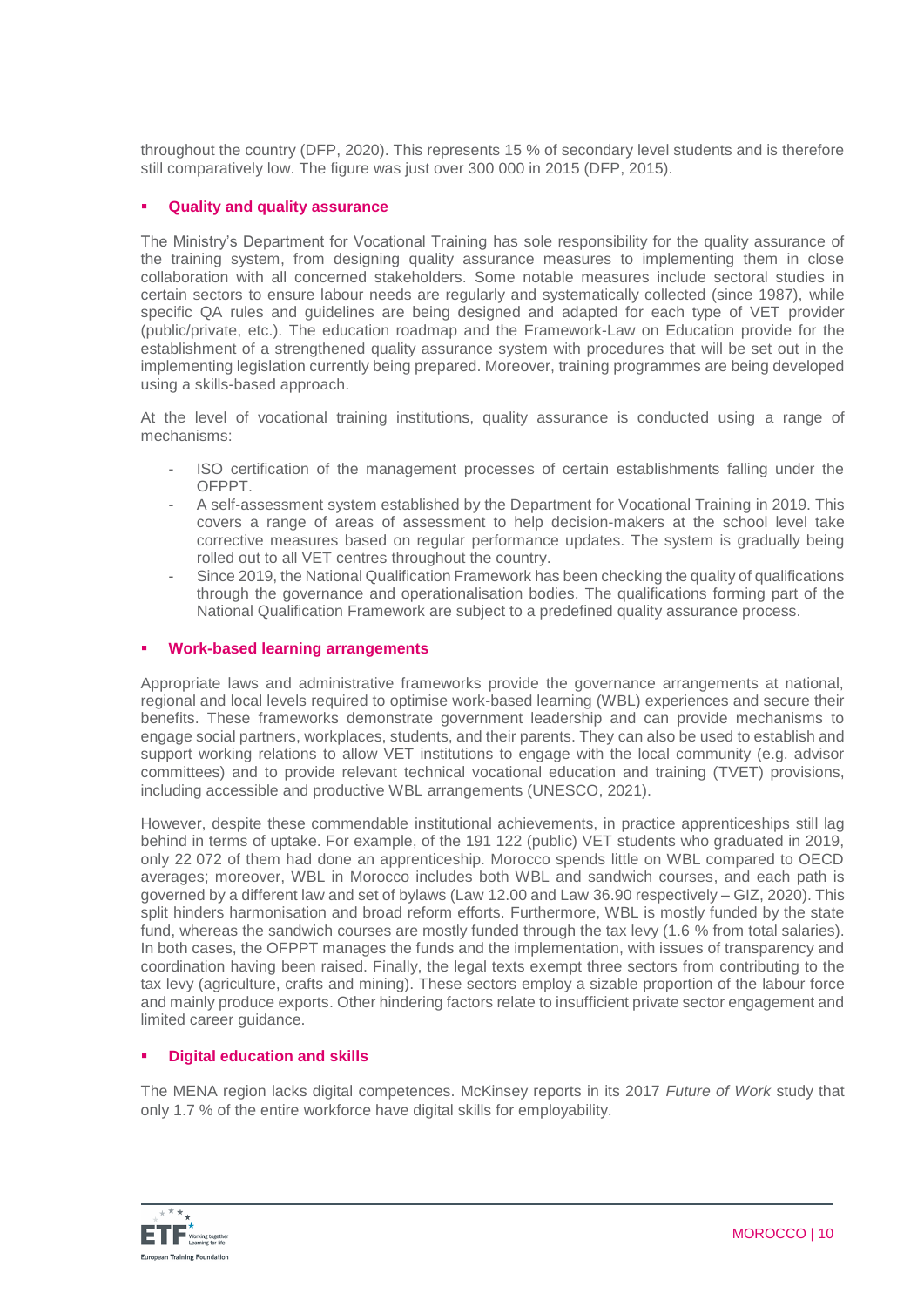Maroc Numeric 2013 and Maroc Digital 2020 are the two comprehensive strategies aiming to strengthen the digital economy in Morocco. Despite many initiatives (systematically presented by Khalfi, 2021) to integrate digital skills in schools, the domestic evaluation of progress with regards to ICT skill acquisition by students remains poor (ILO, 2019), and teachers' professional development has not improved substantially (CSEFRS, 2014). Structural obstacles were identified and addressed within the education and training system, as were the policies that govern the subject. Nearly all universities are adequately equipped, but the cultural barrier related to the perceived roles of learners and teachers and making full use of the available tools has proven to be a major impediment.

Notable interventions include the ANAPEC (Morocco's National Agency for the Promotion of Employment and Skills), which has developed a digital strategy based on web-based, telephone and digital media tools to increase the quality of services and the number of young users. Moreover, MARWAN (the Moroccan wide area network) seeks to interconnect all Moroccan universities and educational establishments. The project is dedicated to education, training and research. Its latest version offers universities access to high-speed internet (between 2 and 100 Mbps) thanks to its connection to the 'GEANT' network, which is reserved for academic traffic.

## **Donor support for education and VET for young people and adults**

The EU initiated its most significant support programme for the VET sector in 2016 with a package worth EUR 60 million, which was split between a EUR 52 million budget support programme, a technical assistance component (EUR 4 million) called FORCAP, intended to strengthen governance, build capacity and increase inclusion within the VET department, and a grant to the British Council to support and pilot VET governance models in the Tanger-Tetouan-Al Hoceima region (EUR 2.5 million). The Kafaat Liljamia project supports VET sector reform and socioeconomic development at the regional level, in line with the regional development strategies. The project addresses local development by helping build the capacity of multi-stakeholder working groups, which engage with institutional bodies at regional level for better-quality and more relevant skills offerings. The FORCAP programme is reaching its conclusion and has produced noteworthy results. Multiple interventions have targeted the institutional capacity of the VET department, strengthening the participatory approach in order to shift away from a vertical hierarchy, introducing collaborative working methods, and establishing procedures and training in online collaborative work environments. The Budget Support component has not yet been subject to a final operational evaluation, but the European Court of Auditors suggested a number of improvements (ECA, 2019) to mitigate what it perceived as weaknesses in targeting and implementation.

The current programme is referred to as the PIAFE programme (*Programme intégré d'appui à la formation et à l'éducation*) and is also split between a budget support programme of EUR 140 million and a technical assistance programme of EUR 6 million. Implementation of both components was delayed by COVID-19 but they have now started and will contribute to implementing the provisions of the Framework-Law on Education.

The **Millennium Challenge Corporation** (mostly funded by USAID) has a VET support programme of USD 80.42 million, which focuses on two components: establishing the Charaka Fund dedicated to supporting financing for the creation or expansion of VET centres managed within the framework of PPPs , and the reconversion of existing public VET centres from a classic state-led management model to a model driven by private sector demand and managed through a PPP. Moreover, it also generally supports reform of the TVET sector with other smaller initiatives.

The World Bank provides financial assistance to a number of sectors of the Moroccan economy. For the purposes of this report, the following examples are limited to initiatives aiming to strengthen human capital. They broadly focus on improved access to quality early childhood development services, and improved quality and effectiveness of education systems. Examples include 'Accessing Overseas Employment Opportunities for Moroccan Youth', ' Noor Solar Power Project', 'Financing Innovative Startups', 'Supporting the Economic Inclusion of Youth', 'Education Support Program' and 'Morocco

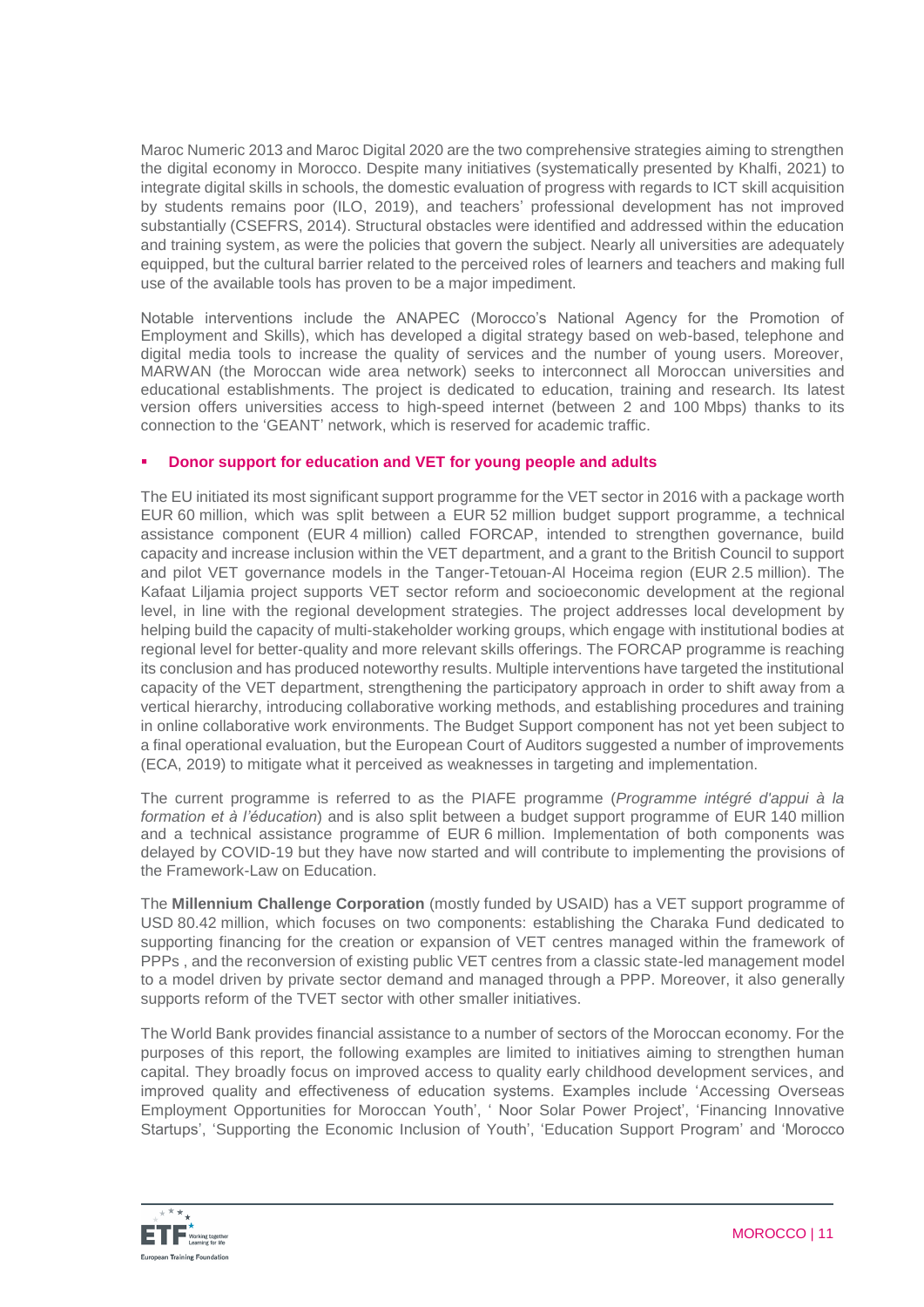Green Generation Program-for-Results'. The World Bank favours large budget support and loans to channel its support.

The French *Agence Française de Développement* intervenes through its ASTRE programme, which aims to strengthen foreign languages in secondary education and support mobility within the training system between VET and the tertiary level.

The German *Gesellschaft für Internationale Zusammenarbeit* has multiple aid interventions focused on improving VET, particularly the WBL dimension.

UNESCO works on youth employability at the regional level and is implementing the EU-funded Youth Employment in the Mediterranean project. UNICEF also implements a diverse package of interventions, all aimed at improving inclusion of ethnic minorities and people of disabilities while also promoting preschool attendance.

The European Investment Bank is funding the establishment of 150 new community schools.

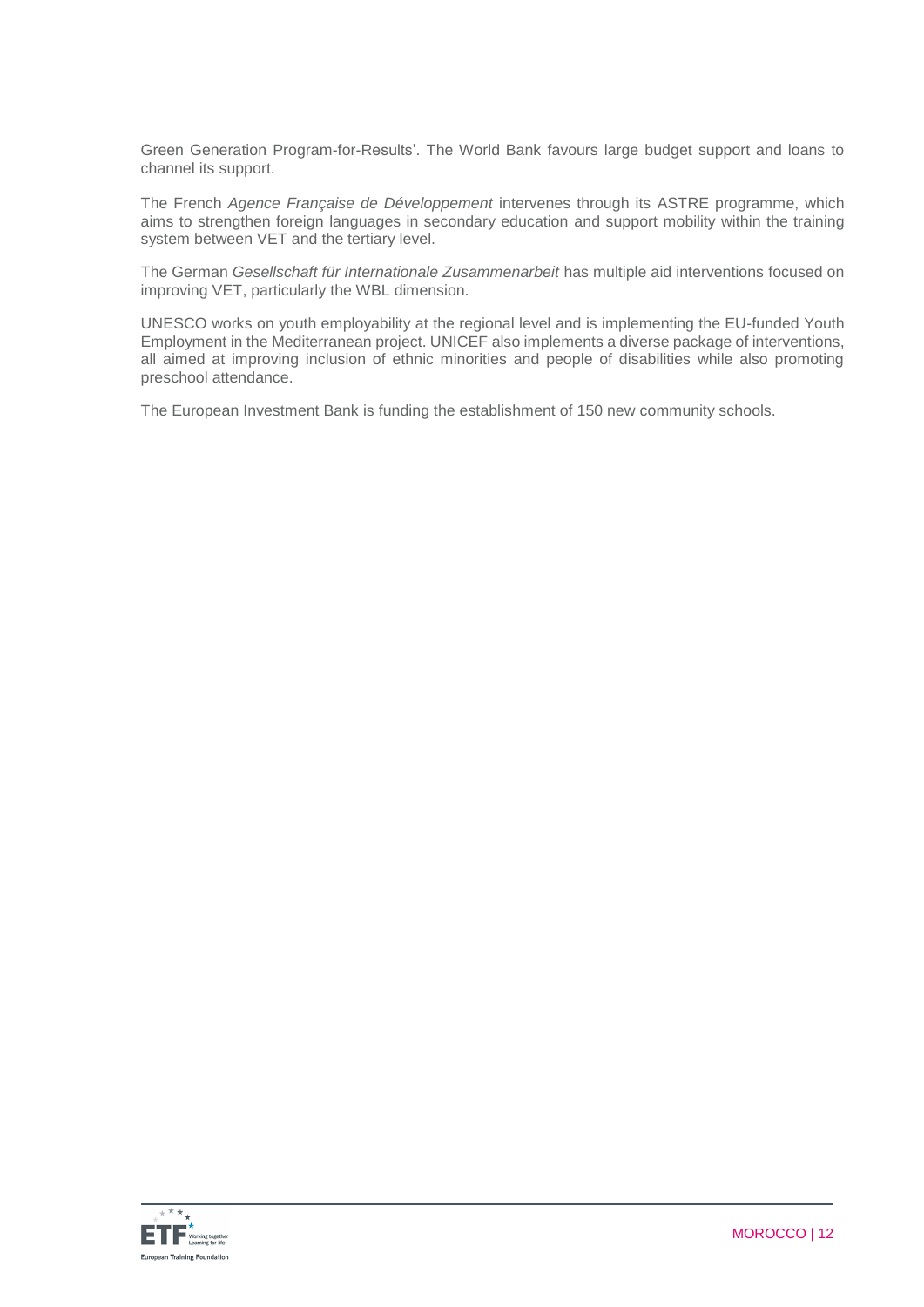# **3. LABOUR MARKET AND EMPLOYMENT**

## 3.1 Trends and challenges

Although employee income has doubled between 2000 and 2018 and the poverty rate has been divided by three during the same period, new job generation has not been sustained, and inactivity is a continued obstacle to a thriving society. The Moroccan labour market is characterised by three key challenges: lack of inclusion (women and young people are less integrated into the labour market than adult men), slow job growth, and the prevalence of low-quality/low-skilled jobs. Despite numerous public policies relating to employment, economic growth has not translated into the creation of decent jobs. According to the World Bank, only 129 000 jobs are created annually, while the working-age population increases by 300 000 each year (Díaz-Cassou et al., 2021).

In 2021, the situation in the labour market was exacerbated by two significant additional challenges: COVID-19 and drought. The number of jobs decreased, the number of hours worked dropped significantly, and unemployment and under-employment both increased. Morocco has had a positive number of new jobs in the past few years, but the 2021 figure is the lowest in over a decade (145 000 jobs – HCP, 2021). In addition to the loss of jobs, the 2020 data also shows that the number of hours of work per week that year decreased by 20 %, which corresponds to over 2 million full time jobs (HCP, 2020).

Job creation therefore remains insufficient as unemployment abounds and 300 000 new graduates seek to enter the labour market yearly (Díaz-Cassou et al., 2021). Formal employment is concentrated in older and larger firms, while SMEs face numerous constraints in operating and expanding. The agricultural sector absorbs a large proportion of workers (approximately 38 %). The growth of nonagricultural employment has been slow, and employment in the services sector is concentrated in lowskilled areas, hence productivity is low.

## **Labour market and employment challenges**

The Moroccan labour market faces three broad challenges:

Lagging inclusion: young people, and particularly young women, are much less integrated than the rest of the population. The activity rate for young women is particularly low, even by SEMED standards; in 2020, there were 252 063 inactive young men (25–34 years old) compared to 2 117 469 inactive young women in the same age group, eight times as many (HCP, 2020).

Slow job growth: the number of new jobs is well below the number of new jobseekers who graduate yearly. Moreover, the majority of employment is in large firms, since SMEs find it difficult to develop and therefore create jobs.

Lack of decent jobs: the labour market is largely dominated by informal employment. The nonagricultural jobs are comparatively slow to grow and jobs in the services industry are generally low skilled. Moreover, while Morocco is one of the more advanced countries in the region in terms of social dialogue and good cooperation between the business sector and VET, action to further improve this collaboration is necessary.

A recent analysis by Bank Al-Maghreb, Morocco's central bank, shows three distinct stages in the development of the shadow economy: (i) over the first period, from 1988–1998, it is almost stagnant at around 40 % of GDP; (ii) during the second period, from 1999–2008, it decreases to 32–34 % of GDP; (iii) during the last period, from 2009–2018, the declining trend continues but at a more moderate pace, reaching a level just below 30 % of GDP. These results suggest that the strategies implemented by national authorities since the early 2000s to improve the institutional, economic and financial environment contributed to reducing the size of the shadow economy (Lahlou et al., 2020).

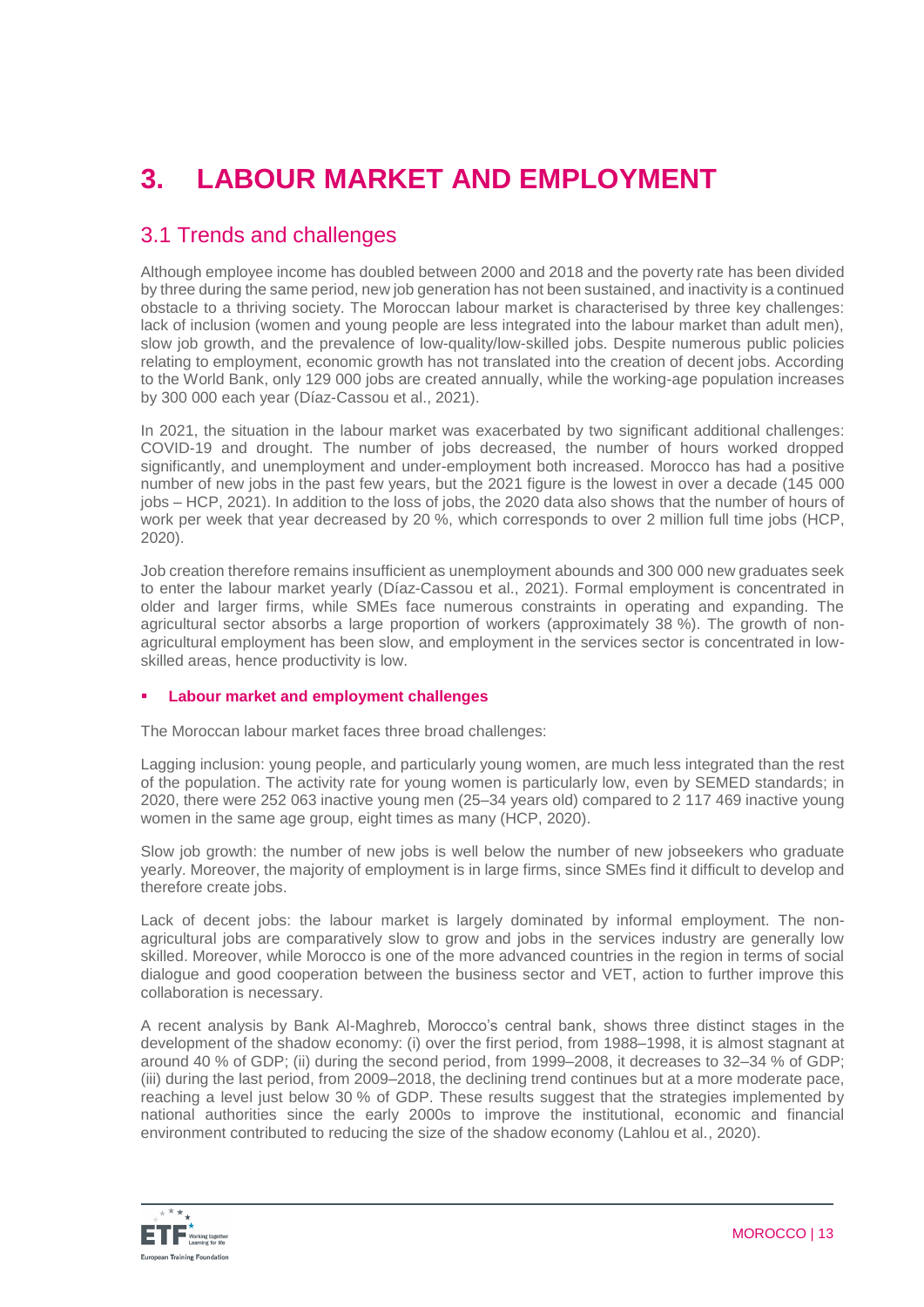The Moroccan labour market is characterised by a high level of informality; recent estimates by the ILO claim that, in 2018, informal employment represented 81 % of total employment in Morocco (ILO, 2020b).

According to the World Bank, the high level of informality not only undermines the protection and income available to workers (formal workers earn three times as much as informal workers with the same level of education), it also increases dissatisfaction: 23 % of employed people surveyed expressed a desire to change their employment for better pay, working conditions or stability (Díaz-Cassou et al., 2021).

Moreover, the incidence of vulnerable employment is high, at 48.1 % in 2016. According to survey data (Kamal, 2016), young people face a significant level of precariousness and fragility on the labour market: 73.3 % of active young people aged 15–29 work without a contract and are not registered in any medical insurance system.

A study by the National Statistics Office (HCP, 2018) measured the mismatch between education level and type of employment, providing details for each type of qualification. Overall, it appears that 46.7 % of the active population is in employment above its qualification level. This high percentage indicates a significant need for training to enhance the efficiency of the workforce and enable it to contribute to the country's economic competitiveness.

## **Employment**

In 2020, the labour market situation was affected by both COVID-19 and the drought, which resulted in a drastic loss of jobs and a decrease in the number of work hours. This in turn led to a decrease in employment and increase of inactivity. 322 000 new jobseekers were registered, bringing the total number up to 1 429 000, reaching an unemployment rate of 11.9 % for that year (compared to 9.2 % for the previous year). Sectors where most jobs were created are services and agriculture, followed by construction (HCP, 2020).

After the COVID-19 related drop in the employment rate, the 2021 national Q3 average is 39.8 % (47.7 % in rural areas, 35.6 % in urban areas, 63.1 % for men and 17.1 % for women). The overall trend is a return to pre-pandemic levels (40.7 % in 2019 – HCP, 2021), and the exceptionally low activity rate for women remains a serious concern. The integration of women into the labour market and their ability to benefit from opportunities there has often been hindered. Morocco's female labour participation has remained one of the lowest in the world and is even lower than it was two decades ago, despite higher GDP per capita, a lower fertility rate, and better access to education.

A recently published tracer study by the Education Council (CSEFRS, 2021b) was based on graduates from 2014 and followed up with them until 2018. The study shows that the transition from school to work takes an average of 10.8 months, and that VET graduates make up 83 % of all unemployed that were traced. This is a compelling argument for an improved evaluation of the system's performance.

### **Unemployment**

Prior to the COVID-19 crisis, the total unemployment rate remained fairly stable (dropping very slightly from 9.2 % in 2013 to 9.1 % in 2019). Since COVID-19, unemployment has been steadily increasing, illustrating the substantial economic impact of the lockdowns and the global contraction. The last available figure covering the second quarter of 2021 (HCP, 2021) is 12.1 %. This increase affects all segments of the population. However, a noteworthy observation is that women are more prone to unemployment: 5.9 % compared to 11 % for men. Unemployment is three times higher in urban areas (15 %) than in rural areas (5 %). For young people aged between 15 and 24, the rate is just over 30 %. Moreover, the rate increases with educational attainment, and when unemployment is measured for young people with diplomas, the highest rate is for tertiary-level graduates (26 % – HCP, 2020).

Rising inactivity combined with persistent unemployment suggests that many discouraged Moroccans have given up on job searching. Even though unemployment has been relatively stable since 2009,

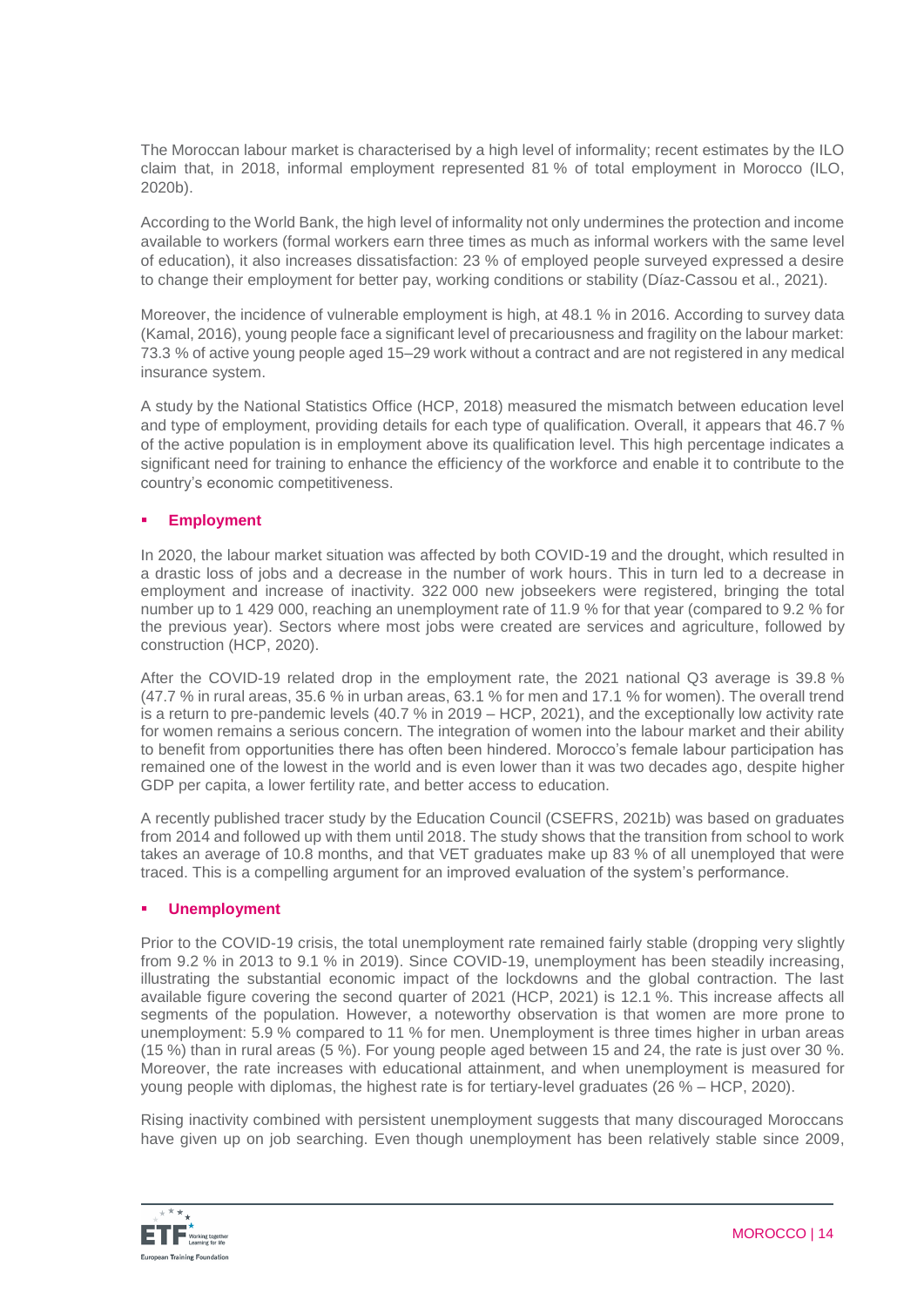inactivity has been rising, leading to a very high rate of joblessness. The inactivity rate in Morocco increased from 47 % in 2000 to 54 % in 2019; more than half of Morocco's working-age population does not work and is not even looking for work. Morocco's rate of labour force participation is low even by the standards of the MENA region, which has the lowest participation rates internationally.

Vulnerable workers, particularly those operating in the informal economy, are disproportionately affected, with 66 % of them having lost their income. State aid has managed to support 20 % of families in this situation (OECD, 2020).

## **Statistical data collection and labour market information**

The ETF observes that much more information has been made available on its website in the recent past, including statistics from the previous year. From that perspective, there is a significant improvement.

After a slow launch of activities, the National Labour Market Observatory is now fully operational, with a multidisciplinary team of 25 staff, a dedicated budget and its own premises. It is contributing to the ongoing construction of an integrated observation system for the labour market, with a network of observatories at central, sectoral and regional levels. The observatory publishes regular reports on the labour market, themed monthly newsletters, bulletins and technical papers.

The EU PIAFE aid programme includes a substantial technical assistance component; one of the ongoing activities is to support the Ministry of Education in strengthening its data management capability and to establish an information management system that enables tracking of learners and graduates and their integration into the labour market.

## **Poverty**

A study by the National Human Development Observatory (ONDH, 2021) claims that half of Moroccans consider themselves 'poor' based on data collected between 2012 and 2019 (i.e. before COVID).

The social and economic impact of COVID-19 has been enormous and affects vulnerable and poor communities the most. The National Statistics Office estimates that the percentage of citizens vulnerable to poverty in Morocco has increased from 17.1 % in 2019 to 19.87 % in 2020 (this represents 1 million additional Moroccans in poverty for that year).

## 3.2 Employment policy and institutional setting

## **Strategy and legal framework in the employment policy field**

The National Employment Strategy, which prioritises young people and women, was developed by the Ministry of Labour and Professional Insertion and adopted by the Government. It aims to create at least 200 000 jobs per year between 2015 and 2025.

The Strategy's programme had achieved 55 % of its objectives by 2020 (over 200 000 jobs created) before the COVID-19 pandemic disrupted all planned actions. However, the lack of a performancebased evaluation system makes it difficult to assess effectiveness over time (ONMT, 2020).

The National Employment Strategy was reviewed in 2021 and now includes a government programme and a national action plan that both run until 2026 and will be reviewed in 2025. The current version proposes making progress on human capital development (including increasing WBL and language skills), labour market governance, job creation and improving activation programmes.

### **Initiatives to boost employment**

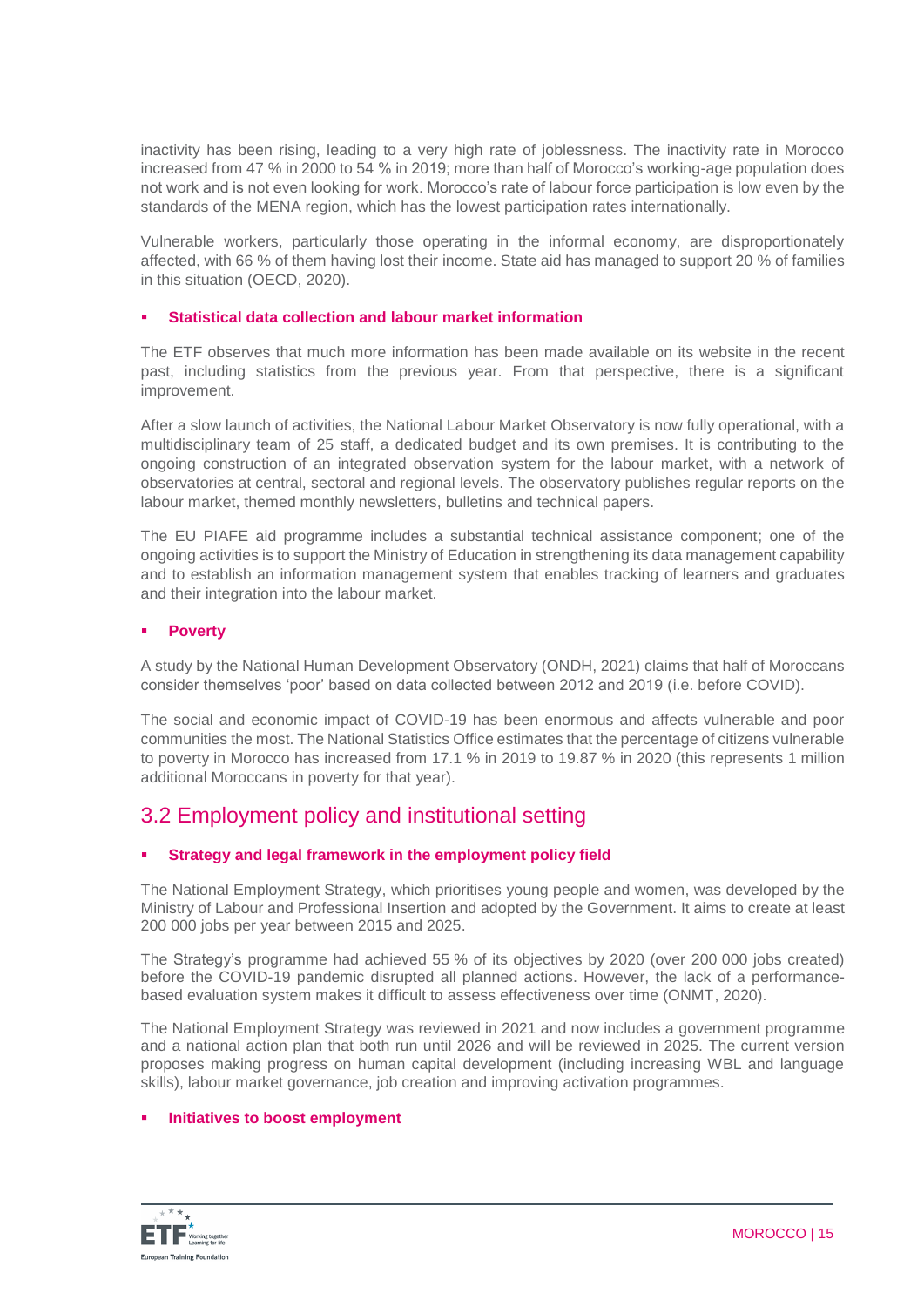Over the last three decades, an increasing number of initiatives have been rolled out to boost employment in Morocco, primarily to address the country's inability to deploy its labour force in a growing economy. However the number of evaluations of these policies and measures remains limited. Despite Morocco's introduction of the principles of public policy evaluation into its constitution in 2011, institutional progress has not translated into the establishment of a systematic assessment ecosystem (Chatri and Ragbi, 2021).

The current policy landscape for this sector (MTIP, 2015) is composed of the following strategies:

- The National Employment Strategy, which has set the central objective of promoting decent employment through growth with a high proportion of productive and quality jobs, increasing the participation of young people and women in the labour market and strengthening equality in employment, alongside access to jobs and the reduction of territorial employment disparities.
- The corresponding action plan for 2021, referred to as Mumkin, which supports job creation through a range of concrete actions. For example, large investors are given tax exemptions if they recruit local youth, public investments are screened for labour market impact before being approved, skill forecasting mechanisms are being reinforced, and support is being given to selfemployment and to Civil Society Organisation (CSO) for its job potential. The action plan also works to improve the skills match on the labour market by deploying specific VET training modules on self-employment and navigating the labour market, increasing foreign language learning, increasing WBL, and training at least 50 000 new VET graduates during the 2021– 2022 school year. The action plan also foresees the strengthening of active labour market policies (ALMPs). For example, the Ministry of Labour and Professional Insertion is establishing a 'skills passport' to support young graduates in acquiring all required skills and to speed up their transition to work. It is also planning the establishment of a number of forms of WBL to ensure that all population segments can benefit from it, particularly NEETs. This is in addition to large investments in supporting entrepreneurial skills and support to start-ups. When it comes to improving labour market efficiency, actions for 2021 include improving the legislation related to the right to strike, social protection of employees and labour inspections. It is also taking measures to simplify labour contract termination and studying legal change requirements to ensure that Morocco can benefit from new forms of work (e.g. platform work).

## **Initiatives to increase the capacity of the public employment services**

With regard to international cooperation, the bulk of support programmes are designed and implemented with the OFPPT (public VET provider) and the ANAPEC (mediation between employers and jobseekers – Deau, 2021).

The National Agency for the Promotion of Employment and Competencies is a public service company that supports jobseekers looking to enter the labour market. It is an active intermediary in the labour market and currently implements four ALMPs: the Taehil programme, which aims to increase employability through training (238 600 beneficiaries between 2017 and 2019); the Idmaj programme, which supports the transition of young people from school to work through placements in companies (900 000 beneficiaries between 2016 and 2019); the Moukawalati programme, which supports selfemployment through the creation of micro-enterprises (2 066 enterprises established and 3 656 jobs created in 2019 alone); and the Tahfiz programme, which aims to promote employment through incentives to enterprises and newly created associations (9 508 employees and 3 290 enterprises were supported in 2019 – ILO, 2021).

The establishment of the Professional Sector Observatory in October 2017, funded mainly by the VET tax, has been an opportunity to foster collaboration with the private sector. It largely operates as a sectorspecific skills council and, as such, it can help identify skill needs in the priority economic sectors, with a focus on local needs. Since its founding, dozens of initiatives have been deployed yearly, with the observatory supporting skills sectors through methodological tools and technical assistance in reviewing trends in skill requirements in their respective sectors.

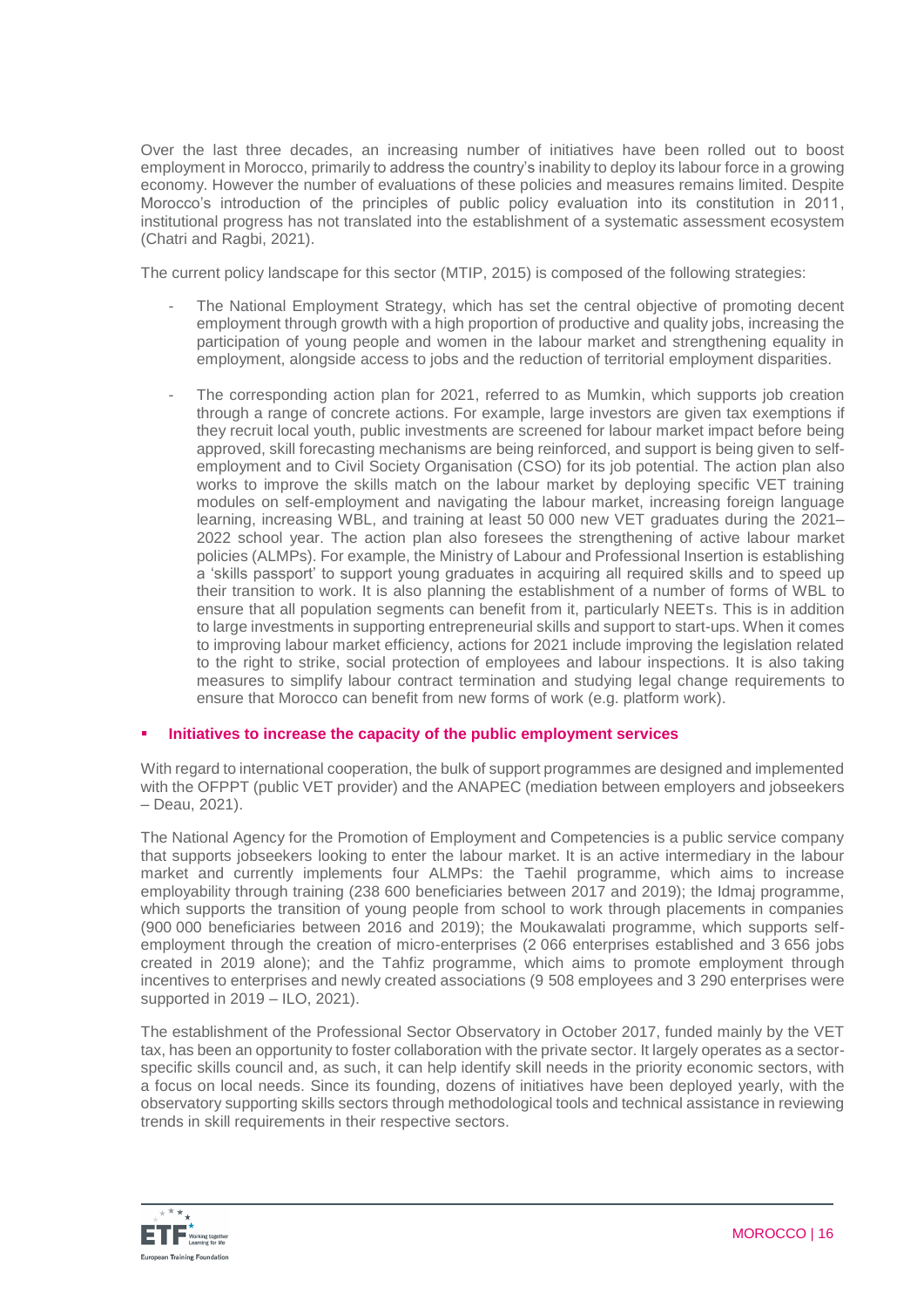The economic measures taken by the government to mitigate the impact of the pandemic on the labour market can be divided into four main groups of activities. An economic monitoring committee was established and a special COVID-19 fund was created with a budget of MAD 34 billion to support large employers. Grants of around MAD 2 000 per month were distributed to employees who were furloughed as a result of the lockdowns, and they were made exempt from social contributions during that period too. A range of loans with favourable conditions were offered to SMEs, and pre-COVID loan repayments were suspended. Families in need were given up to MAD 1 200 during the lockdown periods (ILO, 2021). Despite these commendable efforts, as stated previously, the economy has yet to fully recover.

## **Donor support to the employment policy field**

| <b>Name</b>                                                                    | Promoter                | <b>Purpose and beneficiary</b>                                                                                                                                                                                                                    |
|--------------------------------------------------------------------------------|-------------------------|---------------------------------------------------------------------------------------------------------------------------------------------------------------------------------------------------------------------------------------------------|
| Support for vocational<br>training                                             | <b>AFD</b>              | Construction of sector-based training centres<br><b>ANAPEC, Ministry of Employment</b>                                                                                                                                                            |
| Promotion of<br>employment of rural<br>youth                                   | <b>GIZ</b>              | Integrated approach to promoting employment in pilot<br>rural provinces<br>Ministry of Employment and Vocational Training,<br>ANAPEC, Ministry of Agriculture                                                                                     |
| <b>Support for Education</b><br>Reform through<br>Competency-Based<br>Approach | Canadian<br>Cooperation | Improving access to training using a competency-based<br>approach<br>OFPPT, Ministry of Employment and Vocational Training*                                                                                                                       |
| Forsa                                                                          | <b>UNICEF</b>           | Multi-sector programme for protection and reintegration of<br>vulnerable youth<br>Ministry of Employment and Vocational Training, Ministry<br>of Education, Entraide nationale, Mohammed VI<br>Foundation for the Reintegration of Prison Inmates |

Other donor-driven initiatives are listed in the table below:

The ILO has supported the Government of Morocco in formulating the first comprehensive national employment strategy for the period 2015–2025, which has involved a wide array of actors at both central and local levels, including the social partners. The Spanish Agency for Development Cooperation, the Canadian International Development Agency, the Swedish International Development Cooperation Agency and the ILO's Regular Budget Supplementary Account have supported the implementation. The African Development Bank also supports this endeavour, but mostly through credit lines and investments.

The Millennium Challenge Corporation supports the employment sector, with a budget of some USD 27 million, with the aim of improving monitoring of the labour market and promoting inclusive employment. This activity has three components: (i) the promotion of inclusive employment for young people in difficulty and women who are unemployed or economically inactive, through financing based on the outcomes of benefits and programmes designed to support their integration; (ii) support for impact assessment of employment and labour market policies; and (iii) support for the promotion of gender equity in the workplace.

The World Bank operates many grants and loans in Morocco. With regard to employability, it promotes job creation in the private sector through creating a more efficient environment for business and competitiveness, increasing opportunities for private sector growth, with a focus on micro-enterprises and SMEs and youth employability, and increasing access to finance.

Employment and sustainable and inclusive growth features as one of the three priorities of the EU's current support framework for Morocco (it initially expired in 2018 but was extended to 2021). The indicative total budget is EUR 1.6 billion. This is one of the key interventions currently.

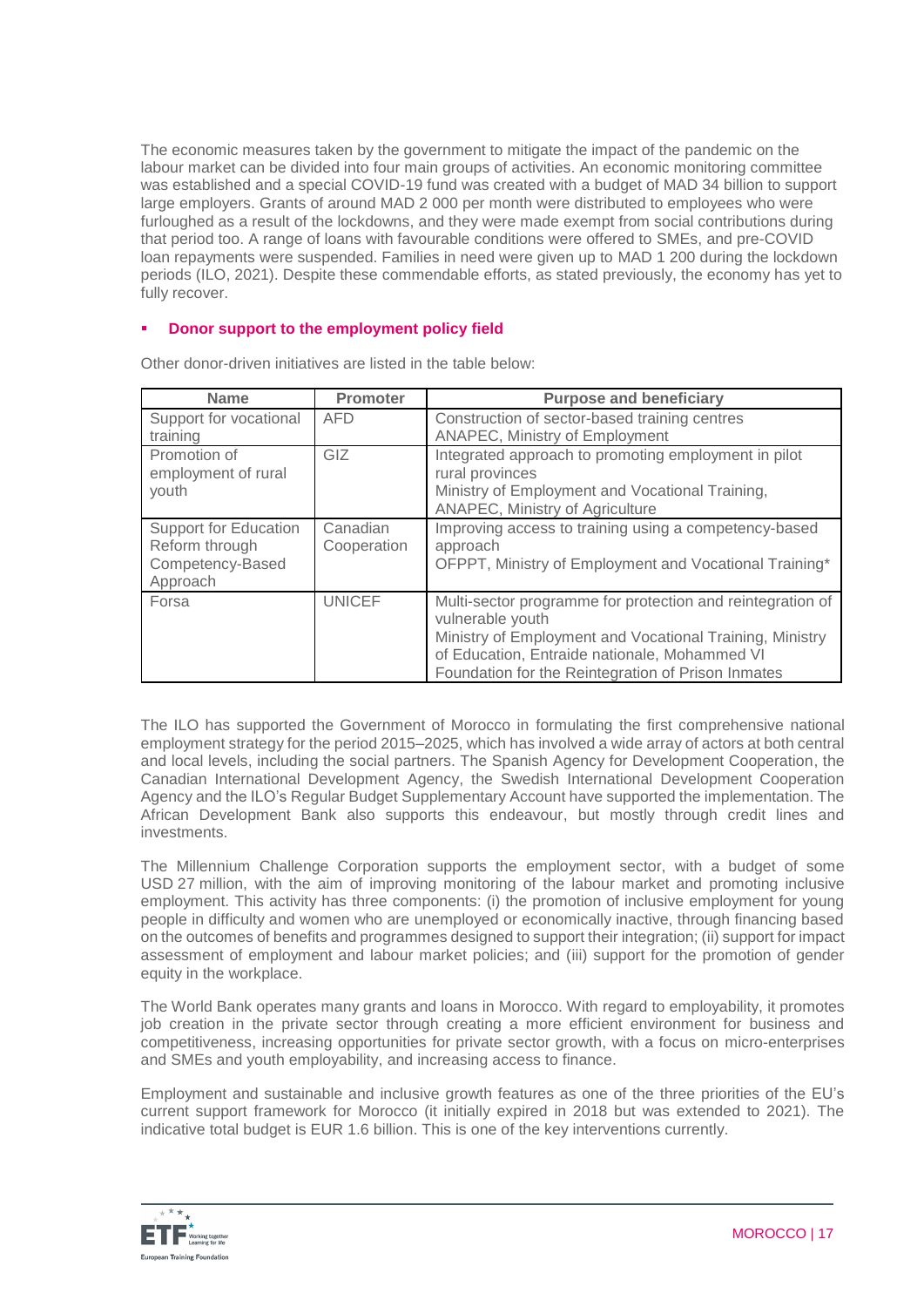The table below gives an overview of other interventions with similar objectives.

| <b>Name</b>                                                 | <b>Promoter</b>             | <b>Purpose and beneficiary</b>                                                                  |
|-------------------------------------------------------------|-----------------------------|-------------------------------------------------------------------------------------------------|
| youth@work                                                  | ILO, Canadian               | Strengthening the capacity of the OFPPT and NGOs                                                |
|                                                             | Cooperation                 | Ministry of Social Development, OFPPT, ANAPEC                                                   |
| Promotion or productive and<br>employment<br>decent<br>for  | ILO, Spanish<br>Cooperation | Technical assistance for regional policies,<br>Ministry of Employment and Vocational Training * |
| young people                                                |                             |                                                                                                 |
| support<br>Program<br>to                                    | BAD,<br>World               | Budgetary support and technical assistance to                                                   |
| suitability of training for<br>employment                   | Bank, AFD                   | increase the employability of young people with<br>degrees,                                     |
|                                                             |                             | Ministry of Employment and Vocational Training*                                                 |
| Accessing<br>overseas                                       | <b>World Bank</b>           | Promotion of overseas careers                                                                   |
| employment opportunities<br>National                        | EU and ILO                  | <b>ANAPEC</b><br>Creation of a national job-creation observatory,                               |
| employment<br>observatory                                   |                             | Ministry of Employment and Vocational Training                                                  |
| E4E Initative for Arab youth                                | EU                          | Awareness of labour rights and improved inclusion                                               |
|                                                             |                             | CGEM, ANPME, Ministry of Employment and<br><b>Vocational Training</b>                           |
| World Bank employability                                    | <b>World Bank</b>           | Improving tourism centre training courses                                                       |
| and skills programme                                        |                             | Ministry of Tourism                                                                             |
| Supporting<br>vocational                                    | <b>AFD</b>                  | Supporting the creation of an apprenticeship training<br>centre in the automobile sector        |
| training                                                    |                             | OFPPT, Ministry of Employment and Vocational                                                    |
|                                                             |                             | Training                                                                                        |
| EconoWin                                                    | GIZ                         | Increasing involvement of women in the labour                                                   |
|                                                             |                             | market through training and advocacy<br>Universities and NGOs                                   |
| <b>FORSATY</b>                                              | <b>USAID</b>                | Education, professional integration and boosting the                                            |
|                                                             |                             | capacity of youth organisations                                                                 |
|                                                             |                             | Local NGO's, vocational training centres                                                        |
| <b>Graduate Employability</b>                               | <b>British Council</b>      | Improving the employability of graduates and their<br>competitiveness at international level    |
|                                                             |                             | Delegate Ministry of Higher Education                                                           |
| Connecting<br>classrooms                                    | <b>British Council</b>      | Strengthening of language and teaching skills for                                               |
| project                                                     |                             | English language teachers                                                                       |
| Increasing income for single                                | Codespa                     | Ministry of Education<br>Hairstylist training for single mothers at the 100%                    |
| mothers                                                     | Foundation                  | Mamans association in Tangier                                                                   |
| Integration for vulnerable                                  | Codespa                     | Guiding young people towards<br>non-formal                                                      |
| persons                                                     | Foundation                  | education and apprenticeships<br>Ministry of Education                                          |
| Micro-entrepreneurship for                                  | World Bank                  | Awareness and entrepreneurship training for young                                               |
| disadvantaged<br>young                                      |                             | people aged 15-30                                                                               |
| people in the informal sector<br>Entrepreneurship for rural | Codespa                     | Ministry of Youth and Sports<br>Support to NGOs training<br>youth<br>rural<br>in                |
| youth                                                       | Foundation                  | entrepreneurship                                                                                |
|                                                             |                             | <b>Fondation OCP</b>                                                                            |
| SEDPL2                                                      | World Bank                  | Ensuring training is suitable for employment,                                                   |
|                                                             |                             | entrepreneurship and guidance<br>Ministry of Employment and Vocational Training,                |
|                                                             |                             | Ministry of Education, Delegate Ministry of Higher                                              |
|                                                             |                             | Education                                                                                       |

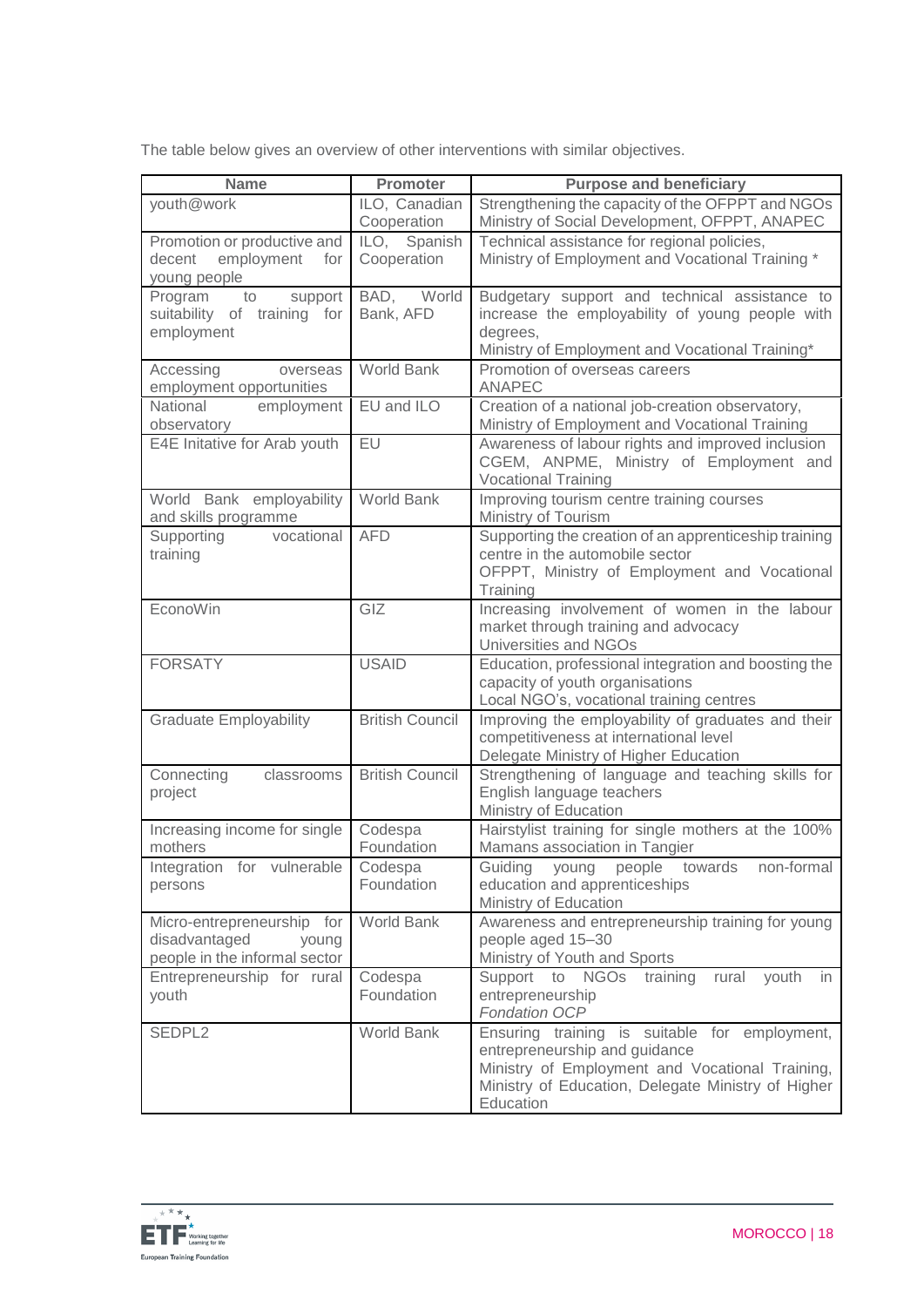| Min Ajliki                                         | Belgium                                              | Development of female entrepreneurship<br>in<br>Morocco (awareness leading up to creation and<br>development)<br>ANAPEC, Ministry of Education, NGOs, including<br><b>AFEM</b> |
|----------------------------------------------------|------------------------------------------------------|--------------------------------------------------------------------------------------------------------------------------------------------------------------------------------|
| Results-based<br>financing<br>employment programme | Millennium<br>Challenge<br>Account<br><b>Morocco</b> | Development of a performance-based approach to<br>support private intermediation<br><b>Companies and NGOs</b>                                                                  |
| <b>FORCAP</b>                                      | EU                                                   | Strengthening professional training and inclusivity of<br>vulnerable populations<br>Department of Vocational Training                                                          |

For further information please contact Romain Boitard, European Training Foundation, email: [Romain.Boitard@etf.europa.eu](mailto:Evelyn.Viertel@etf.europa.eu)

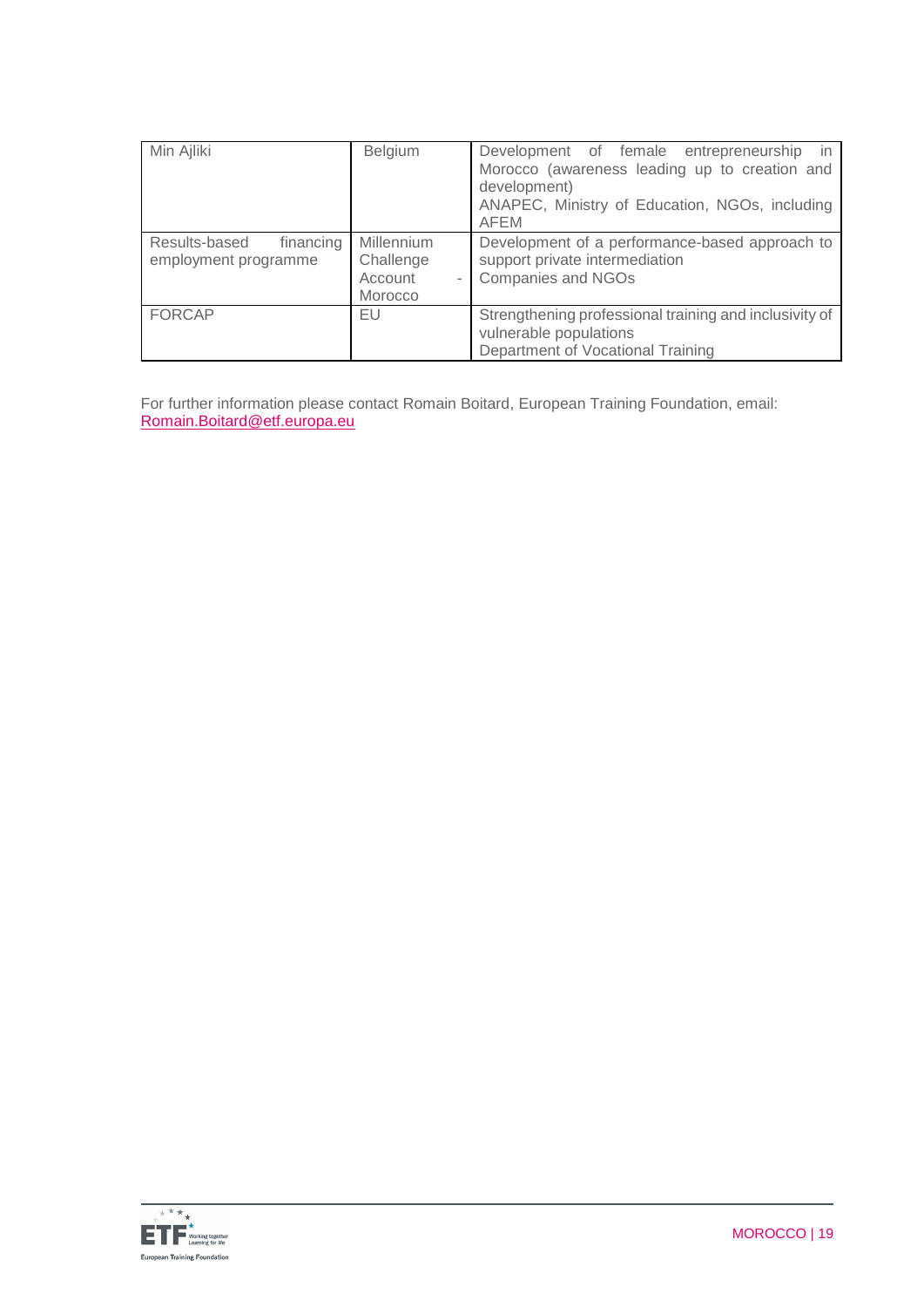# **STATISTICAL ANNEX, REFERENCES AND DEFINITIONS – MOROCCO**

This Annex includes annual data from 2010, 2015, 2019 and 2020 or the last available year.

|                | <b>Indicator</b>                                                                                        |                            | 2010     | 2015              | 2019        | 2020     |
|----------------|---------------------------------------------------------------------------------------------------------|----------------------------|----------|-------------------|-------------|----------|
| $\mathbf{1}$   | Total population (,000) <sup>(1)</sup>                                                                  |                            | 32 343.4 | 34 663.6          | 36 471.8    | 36 910.6 |
| $\overline{2}$ | Relative size of youth population (age<br>group 15-24 and denominator age 15-64,<br>$\frac{6}{9}$ (1) C |                            | 29.2     | 26.4              | 24.5        | 24.1     |
| 3              | GDP growth rate (%)                                                                                     |                            | 3.8      | 4.5               | 2.5         | $-7.1$   |
|                |                                                                                                         | Agriculture<br>added value | 12.9     | 12.6              | 12.2        | 12.2     |
| $\overline{4}$ | GDP by sector (%)                                                                                       | Industry<br>added value    | 25.7     | 26.1              | 25.3        | 25.3     |
|                |                                                                                                         | Services<br>added value    | 51.0     | 49.7              | 50.9        | 51.2     |
| 5              | Public expenditure on education (as % of<br>GDP)                                                        |                            | M.D.     | M.D.              | M.D.        | M.D.     |
| 6              | Public expenditure on education (as % of<br>total public expenditure)                                   |                            | M.D.     | M.D.              | M.D.        | M.D.     |
| $\overline{7}$ | Adult literacy (%) (2)                                                                                  |                            | M.D.     | M.D.              | 73.8 (2018) | M.D.     |
|                | Educational attainment of                                                                               | Low                        | 82.5     | 81.7              | M.D.        | M.D.     |
| 8              | adult population (aged 25-                                                                              | Medium                     | 9.6      | 10.5              | M.D.        | M.D.     |
|                | 64) $(9/6)^{(3)(4)(5)}$                                                                                 | High                       | 7.5      | 7.9               | M.D.        | M.D.     |
|                | Early leavers from                                                                                      | Total                      | M.D.     | M.D.              | M.D.        | M.D.     |
| 9              | education and training                                                                                  | Male                       | M.D.     | M.D.              | M.D.        | M.D.     |
|                | (aged 18-24) (%)                                                                                        | Female                     | M.D.     | M.D.              | M.D.        | M.D.     |
| 10             | Gross enrolment rates in upper secondary<br>education (ISCED level 3) (%)                               |                            | 48.0     | M.D.              | 62.4        | M.D.     |
| 11             | Share of VET students in upper secondary<br>education (ISCED level 3) (%)                               |                            | 12.2     | M.D.              | 16.0        | M.D.     |
| 12             | Tertiary education attainment (aged 30-<br>34) $(%)$ (6)                                                |                            | 9.7      | $10.0^{7}$ (2014) | M.D.        | M.D.     |
|                | Participation in                                                                                        | Total                      | M.D.     | 1.0               | M.D.        | M.D.     |
| 13             | training/lifelong learning<br>(aged 25-64) (%) (8)                                                      | Male                       | M.D.     | 1.0               | M.D.        | M.D.     |
|                |                                                                                                         | Female                     | M.D.     | 0.9               | M.D.        | M.D.     |
|                | Low achievement in<br>reading, mathematics and<br>science - PISA (%)                                    | Reading                    | N.A.     | N.A.              | 73.3 (2018) | N.A.     |
| 14             |                                                                                                         | <b>Mathematics</b>         | N.A.     | N.A.              | 75.6 (2018) | N.A.     |
|                |                                                                                                         | Science                    | N.A.     | N.A.              | 69.5 (2018) | N.A.     |
| 15             |                                                                                                         | Total                      | 49.6     | 47.4              | 45.8        | 44.8     |
|                | Activity rate (aged 15+)<br>$(\% )$                                                                     | Male                       | 74.7     | 71.5              | 71.0        | 70.4     |
|                |                                                                                                         | Female                     | 25.9     | 24.8              | 21.5        | 19.9     |
|                |                                                                                                         | Total                      | 50.4     | 52.6              | 54.2        | 55.2     |
| 16             | Inactivity rate (aged 15+)<br>$(%)^7$                                                                   | Male                       | 25.3     | 28.5              | 29.0        | 29.6     |
|                |                                                                                                         | Female                     | 74.1     | 75.2              | 78.5        | 80.1     |
| 17             |                                                                                                         | Total                      | 45.1     | 42.8              | 41.6        | 39.4     |

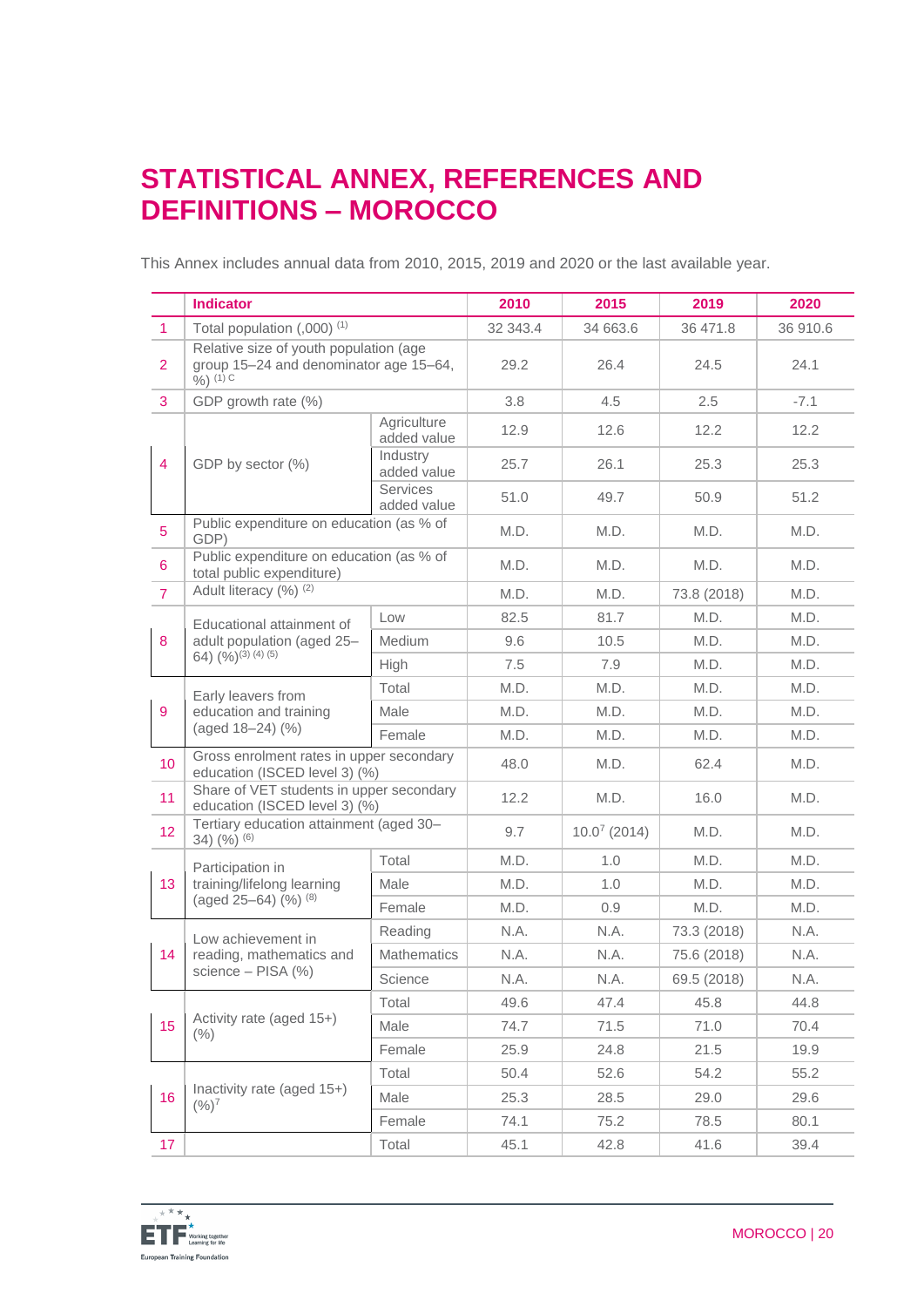|    | Employment rate (aged<br>$(15+)$ (%)                                  | Male                   | 68.0         | 64.8 | 65.5 | 62.9 |
|----|-----------------------------------------------------------------------|------------------------|--------------|------|------|------|
|    |                                                                       | Female                 | 23.4         | 22.2 | 18.6 | 16.7 |
|    | Employment rate by<br>educational attainment (%                       | Low                    | 47.7         | M.D. | M.D. | M.D. |
| 18 |                                                                       | Medium                 | 36.9         | M.D. | M.D. | M.D. |
|    | aged $15+$ <sup>7</sup>                                               | High                   | 53.4         | M.D. | M.D. | M.D. |
|    |                                                                       | Agriculture            | 40.3         | 39.0 | 32.5 | 31.3 |
| 19 | Employment by sector (%)                                              | Industry               | 22.1         | 20.5 | 22.5 | 22.9 |
|    |                                                                       | Services               | 37.5         | 40.3 | 44.9 | 45.9 |
| 20 | Incidence of self-employment (%)                                      |                        | 53.8         | 51.0 | 47.3 | 46.6 |
| 21 | Incidence of vulnerable employment (%)                                |                        | 51.0         | 48.8 | 44.9 | 44.6 |
|    |                                                                       | Total                  | 9.1          | 9.7  | 9.2  | 11.9 |
| 22 | Unemployment rate (aged<br>$15+)$ (%)                                 | Male                   | 8.9          | 9.4  | 7.8  | 10.7 |
|    |                                                                       | Female                 | 9.6          | 10.5 | 13.5 | 16.2 |
| 23 | Unemployment rate by<br>educational attainment<br>$(aged 15+)$ $(\%)$ | Low (ISCED<br>$0 - 1)$ | 6.7          | 5.9  | 5.1  | 7.9  |
|    |                                                                       | Low (ISCED<br>2)       | 16.4         | 15.4 | 12.1 | 15.9 |
|    |                                                                       | Medium                 | 17.7         | 19.3 | 17.2 | 19.5 |
|    |                                                                       | High                   | 17.4         | 21.1 | 20.9 | 23.4 |
| 24 | Long-term unemployment rate (aged 15+)<br>(%)                         |                        | 5.7          | 6.3  | M.D. | M.D. |
|    | Youth unemployment rate<br>(aged 15-24) (%)                           | Total                  | 17.6         | 20.8 | 24.9 | 31.2 |
| 25 |                                                                       | Male                   | 18.1         | 20.6 | 22.0 | 28   |
|    |                                                                       | Female                 | 16.1         | 21.4 | 33.4 | 41.2 |
|    | Proportion of people aged                                             | Total                  | $31.4^{(7)}$ | 27.9 | 26.5 | 26.6 |
| 26 | 15-24 not in employment,<br>education or training                     | Male                   | M.D.         | 11.4 | 11.6 | 13.9 |
|    | (NEETs) (%)                                                           | Female                 | M.D.         | 45.1 | 41.7 | 39.7 |
|    |                                                                       |                        |              |      |      |      |

Last update: September 2021

## Sources:

3, 4, 6, 7, 8 - The World Bank, World Development Indicators database

5 - World Economic Forum

1, 2, 11, 15, 17, 19, 20, 21, 22, 23, 25, 26, 28, 31, 32, 34, 35 - State Statistical Committee of the Republic of Azerbaijan

16, 33 - OECD Statistical database

24, 27 - ILOSTAT

### Legend:

N.A. = Not Applicable

M.D. = Missing Data

## Note:

(1) Values refer to active population

 $(2)$  Low = Primary education, Main education; Medium = Secondary education, Vocational education, Secondary specialized education; High = Higher education

(3) Preliminary data

(4) Data refer to small entrepreneurship subjects that include enterprises with an average number of employees of up to 25 and an annual revenue of EUR 100 000

(5) ETF calculation

(6) Based on the average annual number of employees

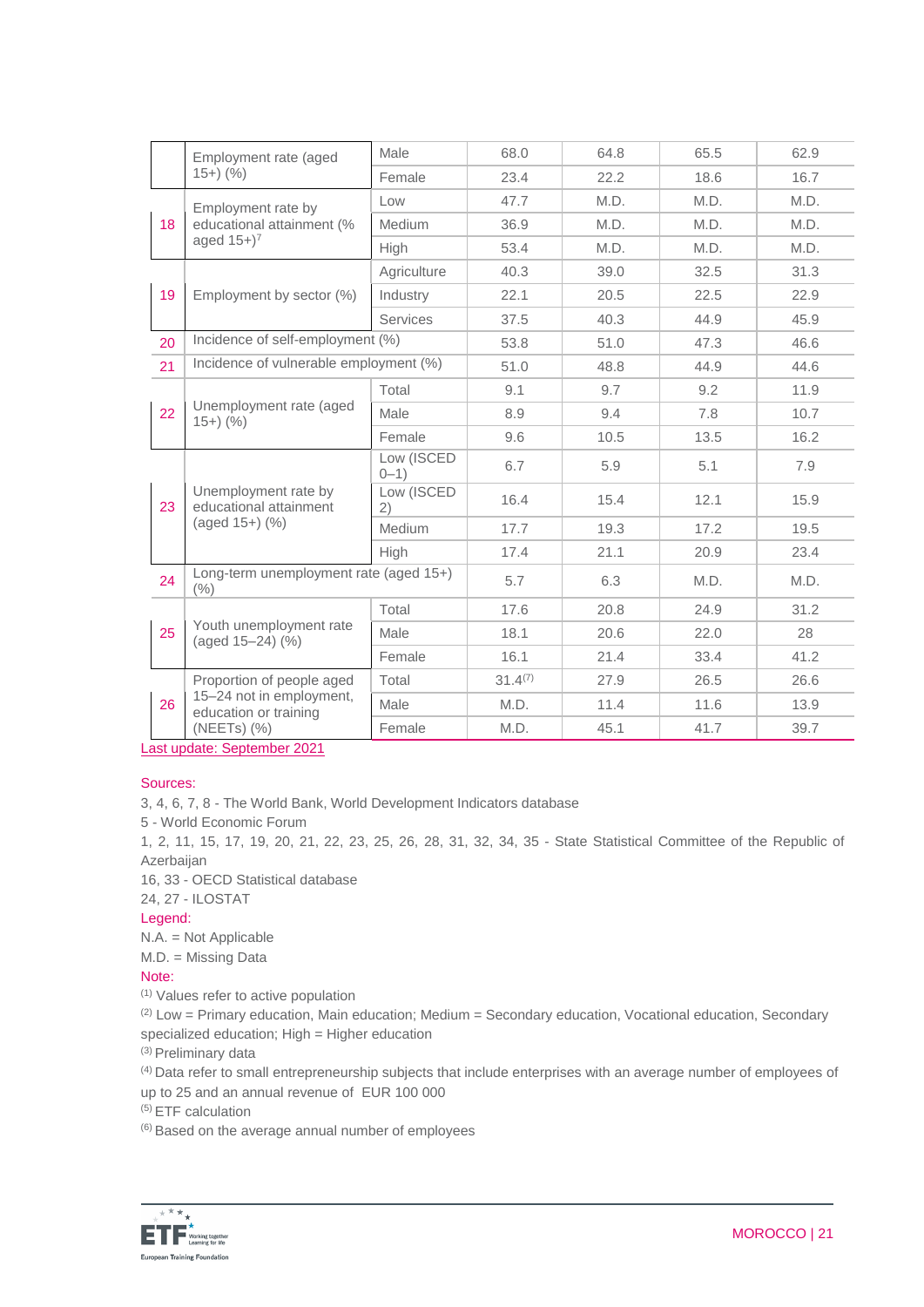# **ANNEX: DEFINITIONS OF INDICATORS**

|                | <b>Description</b>                                                    | <b>Definition</b>                                                                                                                                                                                                                                                                                                                                                                                                                                                                                                                                 |
|----------------|-----------------------------------------------------------------------|---------------------------------------------------------------------------------------------------------------------------------------------------------------------------------------------------------------------------------------------------------------------------------------------------------------------------------------------------------------------------------------------------------------------------------------------------------------------------------------------------------------------------------------------------|
| 1              | Total population ('000)                                               | The total population is estimated as the number of people having their<br>usual residence in a country on 1 January of the respective year.<br>When information on the usually resident population is not available,<br>countries may report legal or registered residents.                                                                                                                                                                                                                                                                       |
| $\overline{2}$ | Relative size of youth population<br>(age group 15-24) (%)            | This is the ratio of the youth population (aged 15-24) to the working-<br>age population, usually aged 15-64 (74)/15+.                                                                                                                                                                                                                                                                                                                                                                                                                            |
| 3              | GDP growth rate (%)                                                   | Annual percentage growth rate of GDP at market prices based on<br>constant local currency. Aggregates are based on constant 2010<br>US dollars. GDP is the sum of gross value added by all resident<br>producers in the economy plus any product taxes and minus any<br>subsidies not included in the value of the products. It is calculated<br>without making deductions for depreciation of fabricated assets or for<br>depletion and degradation of natural resources.                                                                        |
| 4              | GDP by sector (%)                                                     | The share of value added from Agriculture, Industry and Services.                                                                                                                                                                                                                                                                                                                                                                                                                                                                                 |
|                |                                                                       | Agriculture corresponds to ISIC divisions 1-5 and includes forestry,<br>hunting, and fishing, as well as cultivation of crops and livestock<br>production. Value added is the net output of a sector after adding up<br>all outputs and subtracting intermediate inputs. It is calculated without<br>making deductions for depreciation of fabricated assets or depletion<br>and degradation of natural resources. The origin of value added is<br>determined by the International Standard Industrial Classification<br>(ISIC), revision 3 or 4. |
| 5              | Public expenditure on education<br>(as % of GDP)                      | Public expenditure on education expressed as a percentage of GDP.                                                                                                                                                                                                                                                                                                                                                                                                                                                                                 |
|                |                                                                       | Generally, the public sector funds education either by directly bearing<br>the current and capital expenses of educational institutions, or by<br>supporting students and their families with scholarships and public<br>loans as well as by transferring public subsidies for educational<br>activities to private firms or non-profit organisations (transfer to private<br>households and enterprises). Both types of transactions together are<br>reported as total public expenditure on education.                                          |
| 6              | Public expenditure on education<br>(as % of total public expenditure) | Public expenditure on education expressed as a percentage of total<br>public expenditure.                                                                                                                                                                                                                                                                                                                                                                                                                                                         |
|                |                                                                       | Generally, the public sector funds education either by directly bearing<br>the current and capital expenses of educational institutions, or by<br>supporting students and their families with scholarships and public<br>loans as well as by transferring public subsidies for educational<br>activities to private firms or non-profit organisations (transfer to private<br>households and enterprises). Both types of transactions together are<br>reported as total public expenditure on education.                                          |
| 7              | Adult literacy (%)                                                    | Adult literacy is the percentage of the population aged 15 years and<br>over who can both read and write a short simple statement on his/her<br>everyday life, and understand it. Generally, 'literacy' also<br>encompasses 'numeracy' – the ability to make simple arithmetic<br>calculations.                                                                                                                                                                                                                                                   |

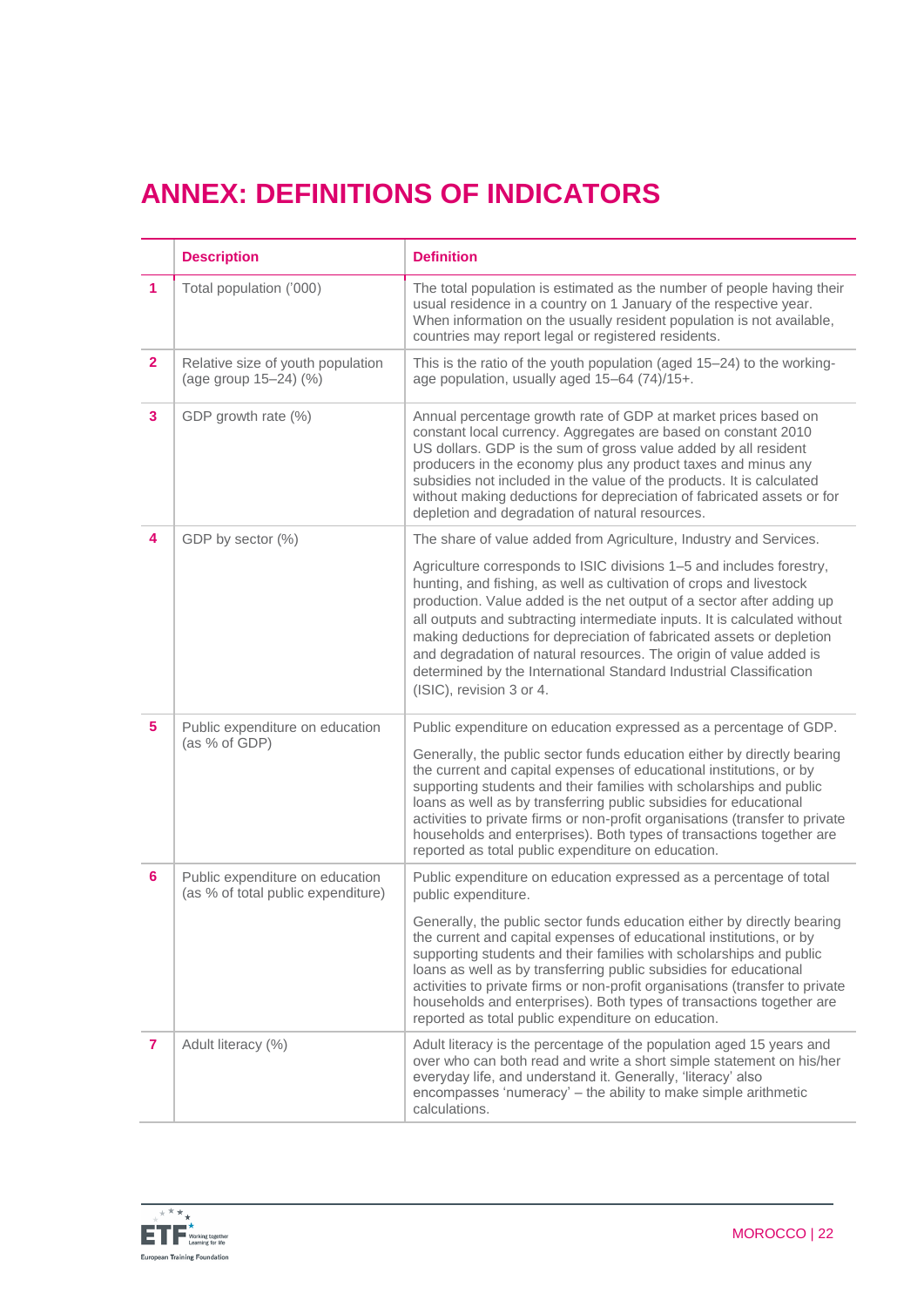|                 | <b>Description</b>                                                                 | <b>Definition</b>                                                                                                                                                                                                                                                                                                                                                                                                                                                                                                                                                        |
|-----------------|------------------------------------------------------------------------------------|--------------------------------------------------------------------------------------------------------------------------------------------------------------------------------------------------------------------------------------------------------------------------------------------------------------------------------------------------------------------------------------------------------------------------------------------------------------------------------------------------------------------------------------------------------------------------|
| 8               | Educational attainment of adult<br>population (25-64 or aged 15+)<br>(% )          | Educational attainment refers to the highest educational level<br>achieved by individuals expressed as a percentage of all persons in<br>that age group.                                                                                                                                                                                                                                                                                                                                                                                                                 |
|                 |                                                                                    | This is usually measured in terms of the highest educational<br>programme successfully completed, which is typically certified by a<br>recognised qualification. Recognised intermediate qualifications are<br>classified at a lower level than the programme itself.                                                                                                                                                                                                                                                                                                    |
| 9               | Early leavers from education and<br>training (age group $18-24$ ) (%)              | Early leavers from education and training are defined as the<br>percentage of the population aged 18-24 with at most a lower<br>secondary education who were not in further education or training<br>during the 4 weeks preceding the survey. Lower secondary education<br>refers to ISCED 1997 levels 0-2 and 3C short (i.e. programmes<br>lasting under 2 years) for data up to 2013 and to ISCED 2011 levels<br>0-2 for data from 2014 onwards.                                                                                                                       |
| 10 <sup>1</sup> | Gross enrolment rates in upper<br>secondary education (ISCED level<br>$3)$ (%)     | Number of students enrolled in a given level of education, regardless<br>of age, expressed as a percentage of the official school-age<br>population corresponding to the same level of education.                                                                                                                                                                                                                                                                                                                                                                        |
| 11              | Share of VET students in upper<br>secondary education (ISCED level<br>$3)$ $(\% )$ | Total number of students enrolled in vocational programmes at a<br>given level of education (in this case, upper secondary), expressed as<br>a percentage of the total number of students enrolled in all<br>programmes (vocational and general) at that level.                                                                                                                                                                                                                                                                                                          |
| 12              | Tertiary education attainment<br>(aged 30-34) (%)                                  | Tertiary attainment is calculated as the percentage of the population<br>aged 30-34 who have successfully completed tertiary studies (e.g.<br>university, higher technical institution). Educational attainment refers<br>to ISCED 1997 level 5-6 up to 2013 and ISCED 2011 level 5-8 from<br>2014 onwards.                                                                                                                                                                                                                                                              |
| 13              | Participation in training/lifelong<br>learning (age group 25-64) (%)               | Participants in lifelong learning refers to persons aged 25-64 who<br>stated that they received education or training in the 4 weeks<br>preceding the survey (numerator). The denominator is the total<br>population of the same age group, excluding those who did not<br>answer the question on participation in education and training. The<br>information collected relates to all education or training, whether or<br>not it is relevant to the respondent's current or possible future job. If a<br>different reference period is used, this should be indicated. |
| 14              | Low achievement in reading,<br>maths and science - PISA (%)                        | Low achievers are 15-year-olds who are failing to reach level 2 on the<br>PISA scale for reading, mathematics and science.                                                                                                                                                                                                                                                                                                                                                                                                                                               |
| 15              | Activity rate (aged 15+) (%)                                                       | The activity rate is calculated by dividing the active population by the<br>population of the same age group. The active population (also called<br>'labour force') is defined as the sum of employed and unemployed<br>people. The inactive population consists of all people who are<br>classified as neither employed nor unemployed.                                                                                                                                                                                                                                 |
| 16              | Inactivity rate (aged 15+) (%)                                                     | The inactivity/out-of-the-labour-force rate is calculated by dividing the<br>inactive population by the population of the same age group. The<br>inactive population consists of all people who are classified as neither<br>employed nor unemployed.                                                                                                                                                                                                                                                                                                                    |
| 17              | Employment rate (aged 15+) (%)                                                     | The employment rate is calculated by dividing the number of<br>employed people by the population of the same age group. Employed<br>people are all people who worked at least one hour for pay or profit<br>during the reference period or were temporarily absent from such<br>work. If a different age group is used, this should be indicated.                                                                                                                                                                                                                        |
| 18              | Employment rate by educational<br>attainment (% aged 15+)                          | The employment rate is calculated by dividing the number of<br>employed persons by the population of the same age group.                                                                                                                                                                                                                                                                                                                                                                                                                                                 |

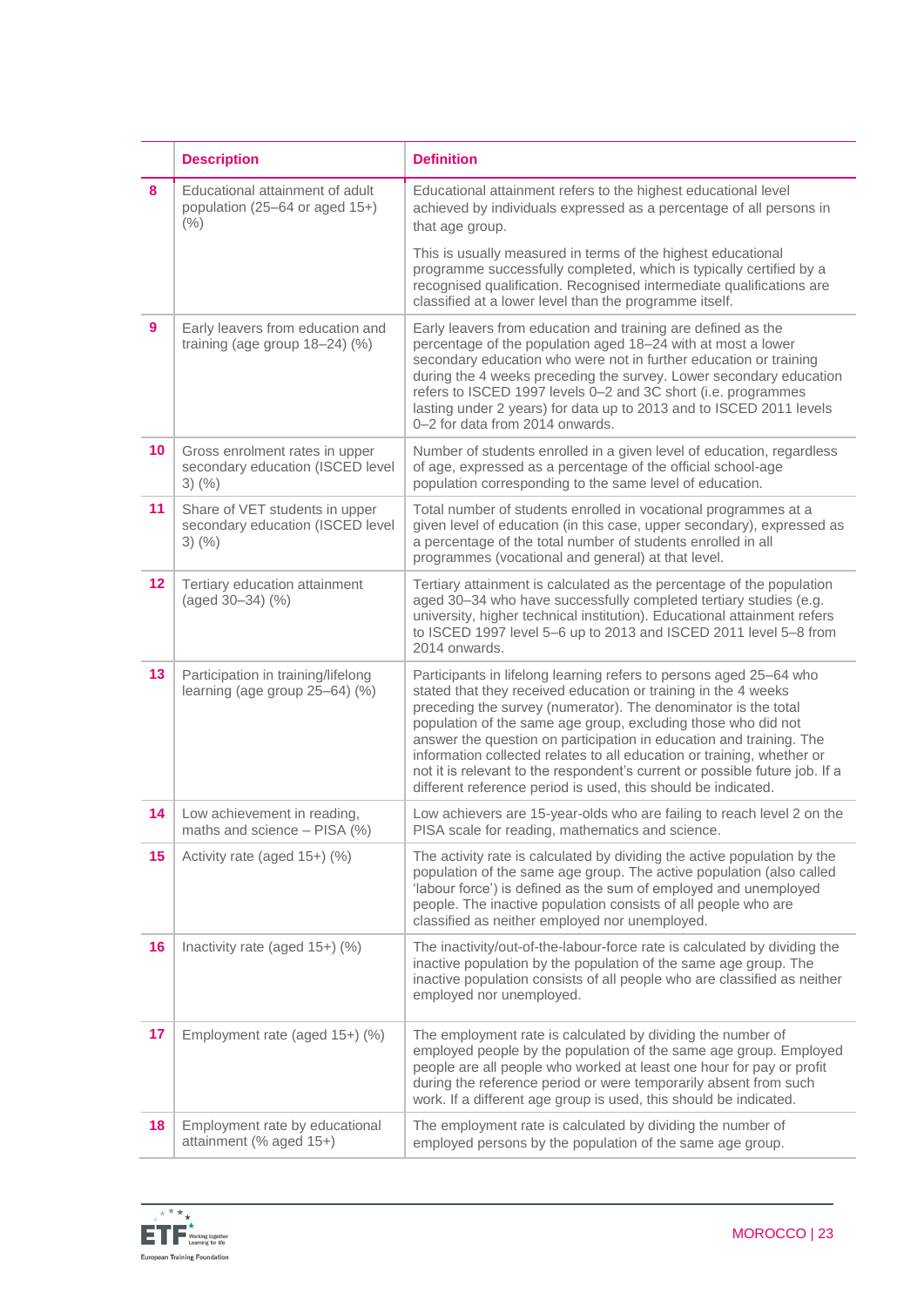|    | <b>Description</b>                                                | <b>Definition</b>                                                                                                                                                                                                                                                                                                                                                                                                                                                                                                                                                                                                                                                                                                                                                                                                                                                                                                               |
|----|-------------------------------------------------------------------|---------------------------------------------------------------------------------------------------------------------------------------------------------------------------------------------------------------------------------------------------------------------------------------------------------------------------------------------------------------------------------------------------------------------------------------------------------------------------------------------------------------------------------------------------------------------------------------------------------------------------------------------------------------------------------------------------------------------------------------------------------------------------------------------------------------------------------------------------------------------------------------------------------------------------------|
|    |                                                                   | Employed persons are all persons who worked at least one hour for<br>pay or profit during the reference period or were temporarily absent<br>from such work. If a different age group is used, this should be<br>indicated.                                                                                                                                                                                                                                                                                                                                                                                                                                                                                                                                                                                                                                                                                                     |
|    |                                                                   | Educational levels refer to the highest educational level successfully<br>completed. Three levels are considered: Low (ISCED level 0-2),<br>Medium (ISCED level 3-4) and High (ISCED 1997 level 5-6, and<br>ISCED 2011 level 5-8).                                                                                                                                                                                                                                                                                                                                                                                                                                                                                                                                                                                                                                                                                              |
| 19 | Employment by sector (%)                                          | This indicator provides information on the relative importance of<br>different economic activities with regard to employment. Data are<br>presented by broad branches of economic activity (i.e.<br>Agriculture/Industry/Services) based on the International Standard<br>Industrial Classification of All Economic Activities (ISIC). In Europe,<br>the NACE classification is consistent with ISIC.                                                                                                                                                                                                                                                                                                                                                                                                                                                                                                                           |
| 20 | Incidence of self-employment (%)                                  | The incidence of self-employment is expressed by the self-employed<br>(i.e. employers + own-account workers + contributing family workers)<br>as a proportion of the total employed.                                                                                                                                                                                                                                                                                                                                                                                                                                                                                                                                                                                                                                                                                                                                            |
| 21 | Incidence of vulnerable<br>employment (%)                         | The incidence of vulnerable employment is expressed by the own-<br>account workers and contributing family workers as a proportion of the<br>total employed.                                                                                                                                                                                                                                                                                                                                                                                                                                                                                                                                                                                                                                                                                                                                                                    |
| 22 | Unemployment rate (aged 15+)<br>(% )                              | The unemployment rate represents unemployed people as a<br>percentage of the labour force. The labour force is the total number of<br>people who are employed or unemployed. Unemployed people<br>comprise those aged 15-64 or 15+ who were without work during the<br>reference week; are currently available for work (were available for<br>paid employment or self-employment before the end of the 2 weeks<br>following the reference week); are actively seeking work, i.e. had<br>taken specific steps in the four-week period ending with the reference<br>week to seek paid employment or self-employment, or had found a<br>job to start later (within a period of, at most, 3 months).                                                                                                                                                                                                                               |
| 23 | Unemployment rate by<br>educational attainment (aged 15+)<br>(% ) | The unemployment rate represents unemployed people as a<br>percentage of the labour force. The labour force is the total number of<br>people who are employed or unemployed. Unemployed people<br>comprise those aged 15-64 or 15+ who were without work during the<br>reference week; are currently available for work (were available for<br>paid employment or self-employment before the end of the 2 weeks<br>following the reference week); are actively seeking work (had taken<br>specific steps in the four-week period ending with the reference week<br>to seek paid employment or self-employment, or had found a job to<br>start later (within a period of, at most, 3 months)). Educational levels<br>refer to the highest educational level successfully completed. Three<br>levels are considered: Low (ISCED level 0-2), Medium (ISCED level<br>3-4) and High (ISCED 1997 level 5-6, and ISCED 2011 level 5-8) |
| 24 | Long-term unemployment rate<br>(aged 15+) (%)                     | The long-term unemployment rate is the share of people in the total<br>active population who have been unemployed for 12 months or more,<br>expressed as a percentage. The duration of unemployment is defined<br>as the duration of a search for a job or as the period of time since the<br>last job was held (if this period is shorter than the duration of the<br>search for a job).                                                                                                                                                                                                                                                                                                                                                                                                                                                                                                                                       |
| 25 | Youth unemployment rate (aged<br>$(15-24)$ $(\%)$                 | The youth unemployment ratio is calculated by dividing the number of<br>unemployed people aged 15-24 by the total population of the same<br>age group.                                                                                                                                                                                                                                                                                                                                                                                                                                                                                                                                                                                                                                                                                                                                                                          |

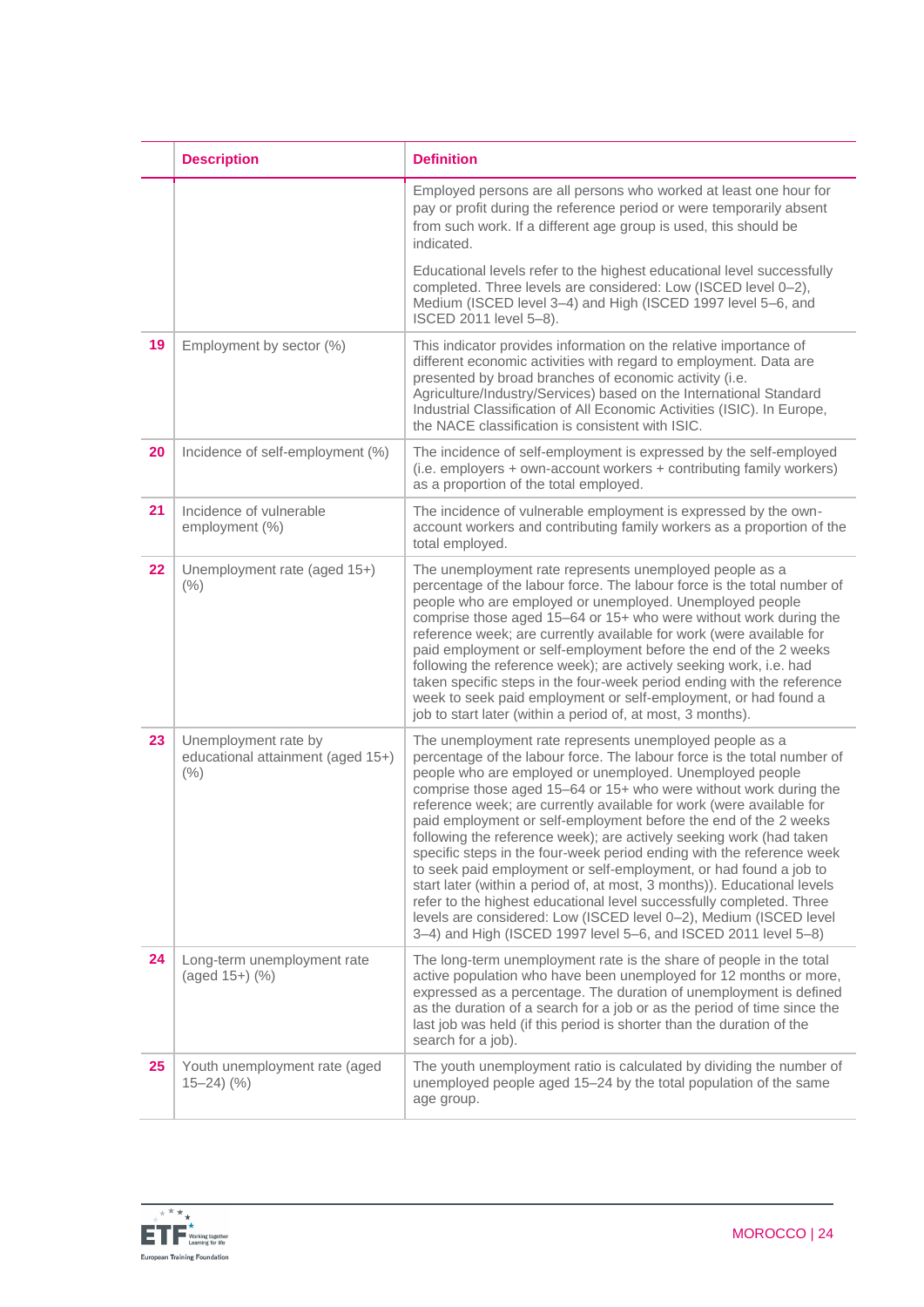|    | <b>Description</b>                                                                         | <b>Definition</b>                                                                                                                                                                                                                                                                                                                                                                                                                                                                                                             |
|----|--------------------------------------------------------------------------------------------|-------------------------------------------------------------------------------------------------------------------------------------------------------------------------------------------------------------------------------------------------------------------------------------------------------------------------------------------------------------------------------------------------------------------------------------------------------------------------------------------------------------------------------|
| 26 | Proportion of people aged 15-24<br>not in employment, education or<br>training (NEETs) (%) | The indicator provides information on young people aged 15–24 who<br>meet the following two conditions: first, they are not employed (i.e.<br>unemployed or inactive according to the ILO definition); and second,<br>they have not received any education or training in the 4 weeks<br>preceding the survey. Data are expressed as a percentage of the total<br>population of the same age group and gender, excluding the<br>respondents who have not answered the question on participation in<br>education and training. |

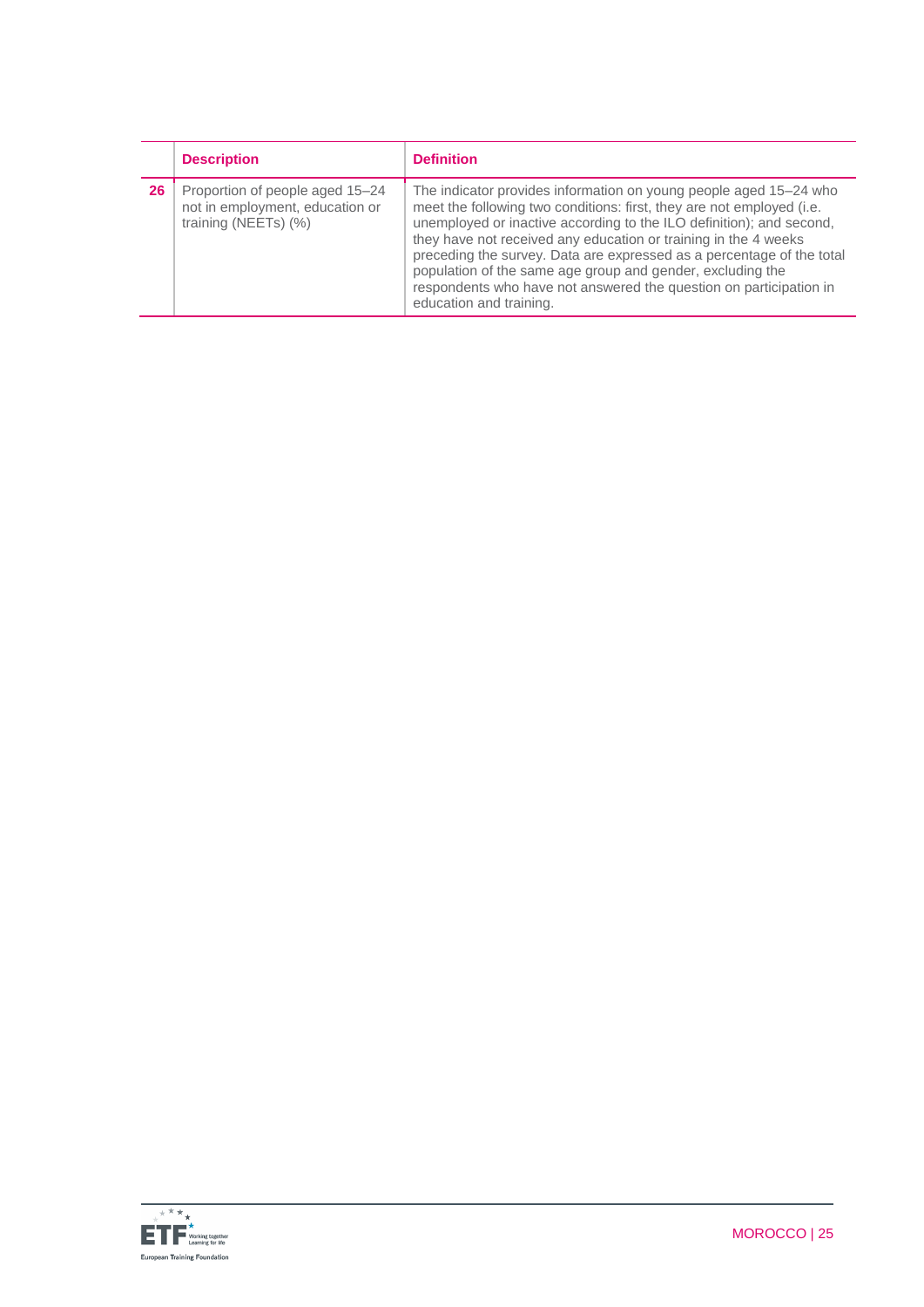# **REFERENCES**

AfDB – African Development Bank (2021), *Private sector development in Morocco Joint report*, available online at https://www.eib.org/attachments/country/private-sector-morocco-covid.pdf.

Alfani, F., Clementi, F., Fabiani, M., Molini, V. and Valentini, E. (2020), *Once NEET, Always NEET? A Synthetic Panel Approach to Analyze the Moroccan Labor Market*. World Bank Policy Research Working Paper No 9238, 11 May 2020, available online at https://ssrn.com/abstract=3599544.

CdC – Cour des Comptes (2017) *Référé du Premier Président de la Cour des comptes sur les conditions de préparation et de gestion de la rentrée scolaire 2016-2017* – available online at http://www.courdescomptes.ma/fr/Page-27/publications/refere/refere-du-premier-president-de-la-courdes-comptes-sur-lesconditions-de-preparation-et-de-gestion-de-la-rentree-scolaire-2016-2017/5-190/.

CERED – Centre d'Etudes et de Recherches Démographiques (2017), *Projection de la Population et des* Ménages 2014–2050, May 2017.

Chatri, A. and Ragbi, A. (2021), *Evaluation d'Impact de la Politique Active du Marché du Travail au Maroc.*

CSEFRS – Système d'Education de Formation et de Recherche Scientifique (2014), *La Mise en Œuvre de la Charte Nationale d'Éducation et de Formation 2000-2013 : Acquis, déficits et défis,* available online at https://www.csefrs.ma/publications/charte-nationale-deducation-et-deformation/?lang=fr.

CSEFRS – Système d'Education de Formation et de Recherche Scientifique (2021a), Cadre de Performance Régional du Suivi de la Vision Stratégique 2015-2018, available online at https://www.csefrs.ma/publications/cadre-de-performance-regional-du-suivi-de-la-vision-strategique-2015-2018/?lang=fr.

CSEFRS – Système d'Education de Formation et de Recherche Scientifique (2021b) L*'enseignement Supérieur au Maroc: Efficacité et Efficience du Système Universitaire à accès régulé*, available online at https://www.csefrs.ma/publications/lenseignement-superieur-au-maroc-efficacite-et-efficience-dusysteme-universitaire-a-acces-regule/?lang=fr.

Deau, O. (2021), 'L'insertion des jeunes marocains dans l'emploi : la coopération internationale dans les ambiguïtés des configurations néolibérales' in Aït Mous, F. and Kadiri, Z. (Eds.) *Les jeunes du Maroc : comprendre les dynamiques pour un nouveau contrat social*, HEM Research Center, pp.171- 203, 2021, Economia Book.

DFP – Département de la Formation Professionnel (2015), *La Formation Professionnelle en Chiffres – 2015–2016*, available online at

https://www.dfp.gov.ma/images/pdfdocs/Fp%20en%20chiffres%202015-2016.pdf.

DFP – Département de la Formation Professionnel (2020), *Principaux Indicateurs sur le Système de la Formation Professionnelle 2019-2020*, available online at https://www.dfp.gov.ma/publications/431 principaux-indicateurs-de-la-formation-professionnelle-2019-2020.html.

Díaz-Cassou, J., Iraqi, A., Deen, M. (2021), *Morocco Economic Monitor: From Relief to Recovery,* World Bank Group, Washington, D.C.

El Alaoui, A., Naicker, S., Dogra, A. (2021), 'Students' perceptions of early school leaving: A Moroccan case study', *Social Sciences & Humanities Open*, Volume 4, Issue 1, 2021.

Engelhardt-Wölfler, H., Schulz, F. and Büyükeçeci, Z. (2018), *Demographic and Human Development in the Middle East and North Africa*, University of Bamberg Press, Bamberg.

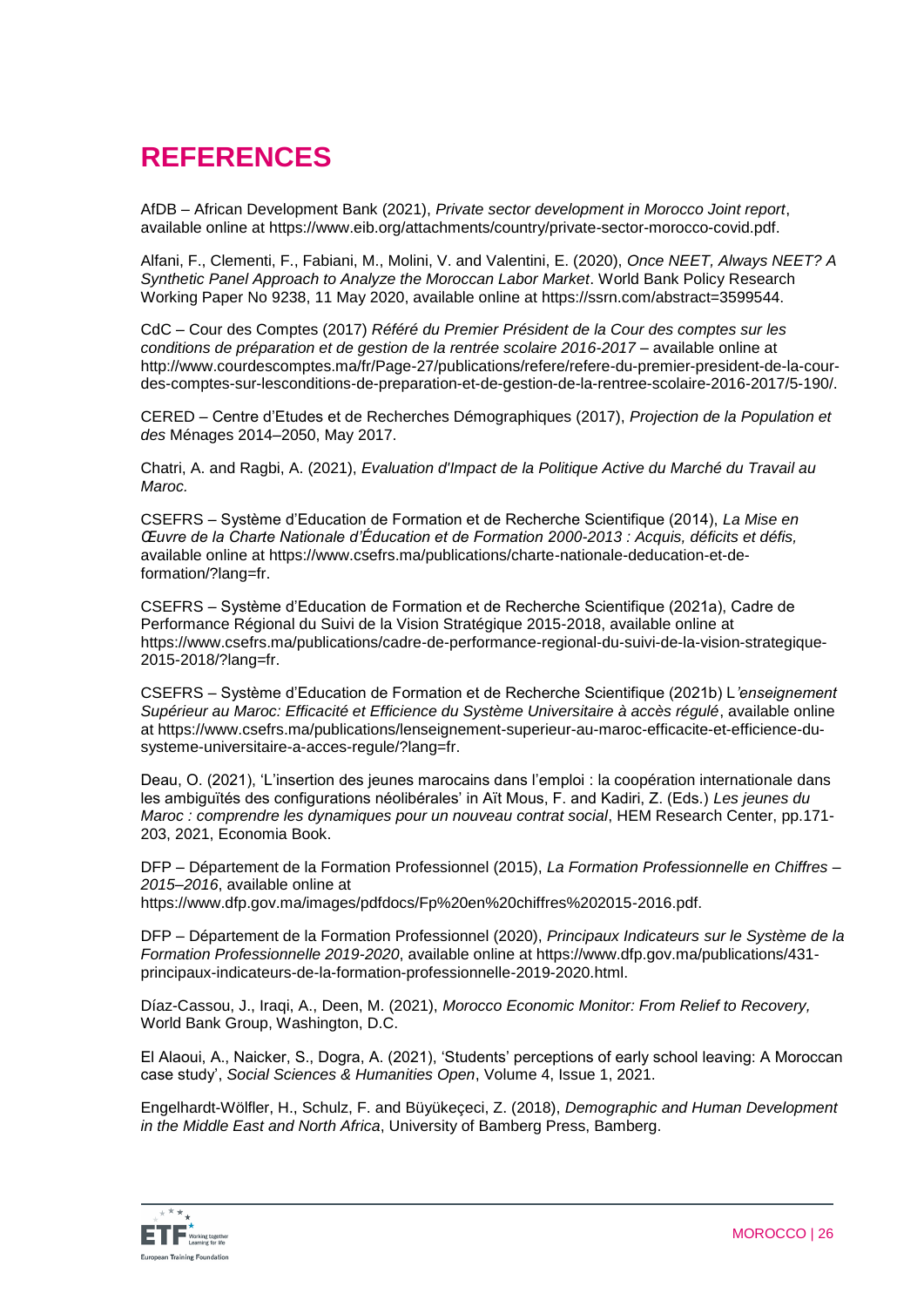ETF (2020) *Mapping COVID-19*, available online at https://www.etf.europa.eu/sites/default/files/2020- 07/etf\_covid\_mapping\_v06\_1.pdf.

ETF (2021a) - *Fiche pays migration et compétences Maroc – Septembre 2021*, available at https://www.etf.europa.eu/sites/default/files/2021- 11/etf fiche pays migration et competences maroc 2021 fr 0.pdf.

ETF (2021b) *Youth in transition in the southern and eastern Mediterranean – Identifying profiles and characteristics to tap into young people's potential,* available online at https://www.etf.europa.eu/sites/default/files/2021-03/youth\_in\_semed.pdf.

ECA – European Court of Auditors (2019) *Rapport spécial – Soutien de l'UE en faveur du Maroc : peu de résultats à ce jour*, available online at https://www.eca.europa.eu/Lists/ECADocuments/SR19\_09/SR\_Morocco\_FR.pdf.

GIZ (2020) *Étude sur les obstacles à l'expansion de la FMT au Maroc,* publication pending.

HCP – Haut Commissariat au Plan (2018), *L'adéquation entre la formation et l'emploi au Maroc*, available online at https://www.hcp.ma/L-adequation-entre-formation-et-emploi-au-Maroc-Rapportcomplet\_a2170.html.

HCP – Haut Commissariat au Plan (2020) *La situation du marché du travail en 2020*, available online at https://www.hcp.ma/La-situation-du-marche-du-travail-en-2020\_a2650.html.

HCP – Haut Commissariat au Plan (2021a) *La situation du marché du travail au troisième trimestre de 2021*, available online at https://www.hcp.ma/La-situation-du-marche-du-travail-au-troisieme-trimestrede-2021\_a2772.html.

HCP – Haut Commissariat au Plan (2021b), *Note sur les résultats de l'enquête nationale sur la migration forcée de 2021*, available online at https://www.hcp.ma/Note-sur-les-resultats-de-l-enquetenationale-sur-la-migration-forcee-de-2021\_a2715.html.

Hekking, M. (2020) *Morocco Reaffirms Commitment to African Development, South-South Cooperation,* available online at https://www.moroccoworldnews.com/2020/02/294612/moroccoreaffirms-commitment-to-african-development-south-south-cooperation.

ILO – International Labour Organization (2018) - *Women and Men in the Informal Economy: A Statistical Picture*, available online at https://www.ilo.org/wcmsp5/groups/public/---dgreports/-- dcomm/documents/publication/wcms\_626831.pdf.

ILO – International Labour Organization (2020a), *COVID-19 crisis and the informal economy Immediate responses and policy challenges*, available online at https://www.ilo.org/wcmsp5/groups/public/---ed\_protect/---protrav/-- travail/documents/briefingnote/wcms\_743623.pdf.

ILO – International Labour Organization (2020b) *Global Employment Trends for Youth 2020,* Available online at https://www.ilo.org/wcmsp5/groups/public/---dgreports/---dcomm/-- publ/documents/publication/wcms\_737648.pdf.

International Policy Centre for Inclusive Growth (2017), "Social protection after the Arab Spring", *Policy in Focus*, Vol. 14/3.

ILO – International Labour Organization (2021), *Impact de la crise COVID-19 sur l'emploi et les TPME au Maroc*, available online at https://www.ilo.org/wcmsp5/groups/public/-- ed\_emp/documents/publication/wcms\_798699.pdf.

Kamal, A. (2017), *National Youth Policies – The Case of Morocco*, available online at https://www.cidob.org/en/publications/publication\_series/project\_papers/sahwa\_papers/policy\_paper/s ahwa papers national youth policies the case of morocco.

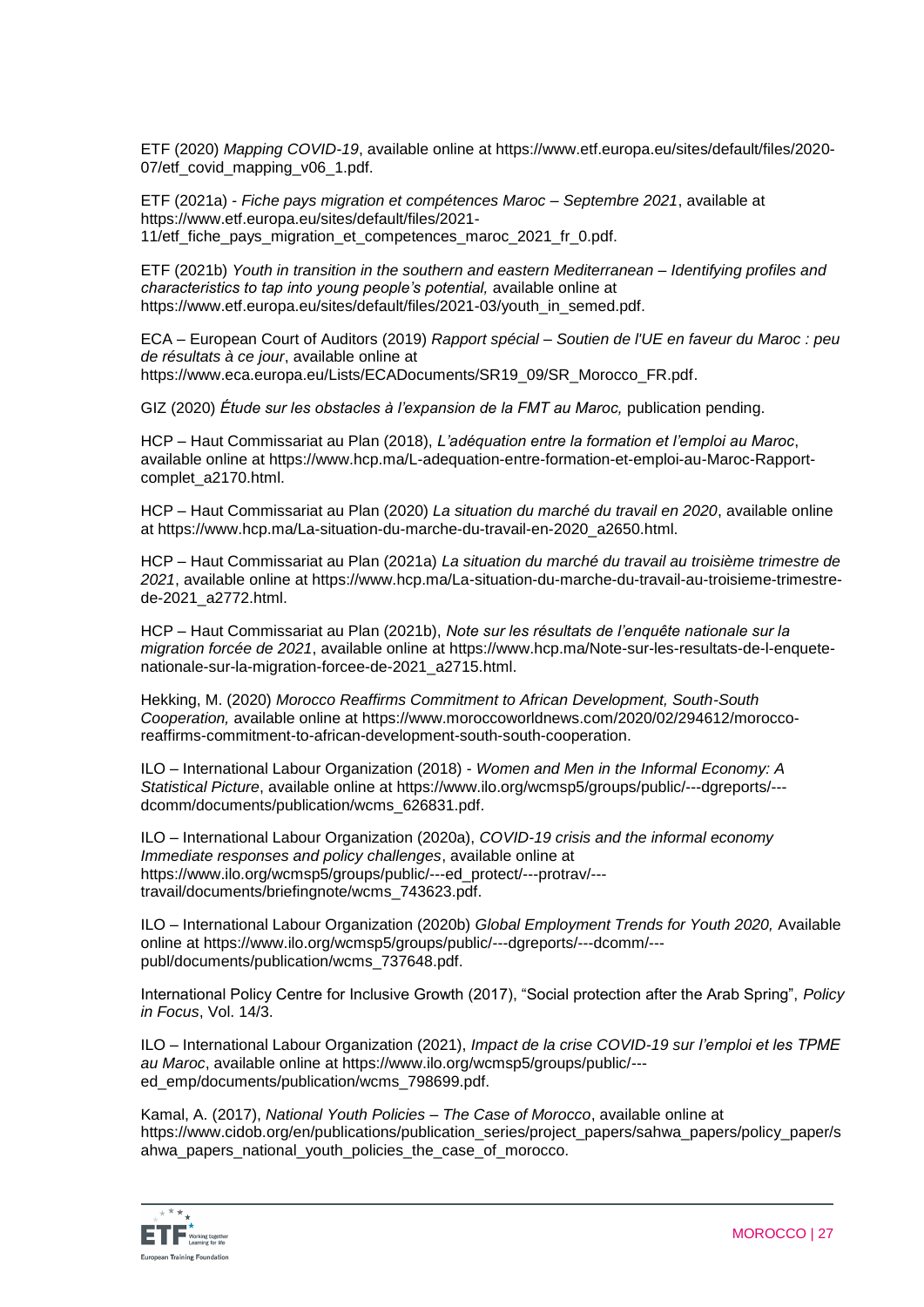Kasraoui, S. (2021) *Morocco Records Significant Decline in School Dropouts in 2019-2020 Season*, available online at https://www.moroccoworldnews.com/2021/01/332578/morocco-records-significantdecline-in-school-dropouts-in-2019-2020-season.

Khalfi, N. (2021) "Apprendre à enseigner à l'ère numérique : Perception de compétences et intégration pédagogique des TIC". *ITM Web of Conferences* Vol. 39.

KNOMAD (2021) *Recovery – COVID-19 Crisis Through a Migration Lens,* available online at https://www.knomad.org/sites/default/files/2021-11/Migration\_Brief%2035\_1.pdf.

Lahlou, K., Doghmi, H. and Schneider, F. (2020) *The Size and Development of the Shadow Economy in Morocco*, Document de travail 2020-3, Bank Al-Maghrib, Département de la Recherche.

MTIP – Ministère du Travail et Insertion Professionnel (2015) *Stratégie nationale pour l'emploi*, available online at https://www.travail.gov.ma/mtip-espace-emploi/strategie-nationale-pourlemploi/plan-national-de-promotion-de-lemploi/?lang=fr#1575283953374-6418ad6d-de4c.

MTIP–- Ministère du Travail et de l'Insertion Professionnelle (2017) *Bilan Social 2016*, available online at https://www.travail.gov.ma/wp-content/uploads/2021/02/Bilan-social-2016.pdf.

OECD 2020 - OECD Policy Responses to Coronavirus (COVID-19) - The impact of COVID-19 on student equity and inclusion: available online at : https://www.oecd.org/coronavirus/policyresponses/the-impact-of-covid-19-on-student-equity-and-inclusion-supporting-vulnerable-studentsduring-school-closures-and-school-re-openings-d593b5c8/

OECD (2018) *Morocco - Student performance (PISA 2018)*, available online at [https://gpseducation.oecd.org/CountryProfile?primaryCountry=MAR&treshold=5&topic=PI.](https://gpseducation.oecd.org/CountryProfile?primaryCountry=MAR&treshold=5&topic=PI)

OECD/EU/ETF (2018), *The Mediterranean Middle East and North Africa 2018: Interim Assessment of Key SME Reforms*, SME - Policy Index, OECD Publishing, Paris.

ONDH – Observatoire National du Développement Humain (2021) *Dynamiques des niveaux de vie et de la pauvreté au Maroc*, available online at https://www.ondh.ma/fr/publications/dynamiques-desniveaux-de-vie-et-de-la-pauvrete-au-maroc-une-analyse-longitudinale.

ONMT – Observatoire National du Marché du Travail (2020) *Le marché du travail en 2019*, available online at https://www.travail.gov.ma/wp-content/uploads/2021/03/Le-marche%CC%81-du-travail-en-2019.pdf.

UNDESA (2019) *International Migration 2019,* available online at https://www.un.org/en/development/desa/population/migration/publications/migrationreport/docs/Intern ationalMigration2019\_Report.pdf.

UNESCO (2021) *Morocco – country profile* 2021 – available online at https://en.unesco.org/countries/morocco.

UNICEF (2019) *Situation des enfants au Maroc*, available online at https://www.unicef.org/morocco/media/2046/file/Situation%20des%20enfants%20au%20Maroc%2020 19.pdf.

WHO (2021) *Morocco – COVID-19 statistics*, available online at https://covid19.who.int/region/emro/country/ma.

World Bank (2020) *Doing Business 2020*, Washington DC, World Bank, available online at https://www.doingbusiness.org/en/reports/global-reports/doing-business-2020.

World Bank (2021) *Morocco – country overview*, available at https://www.worldbank.org/en/country/morocco/overview#1.

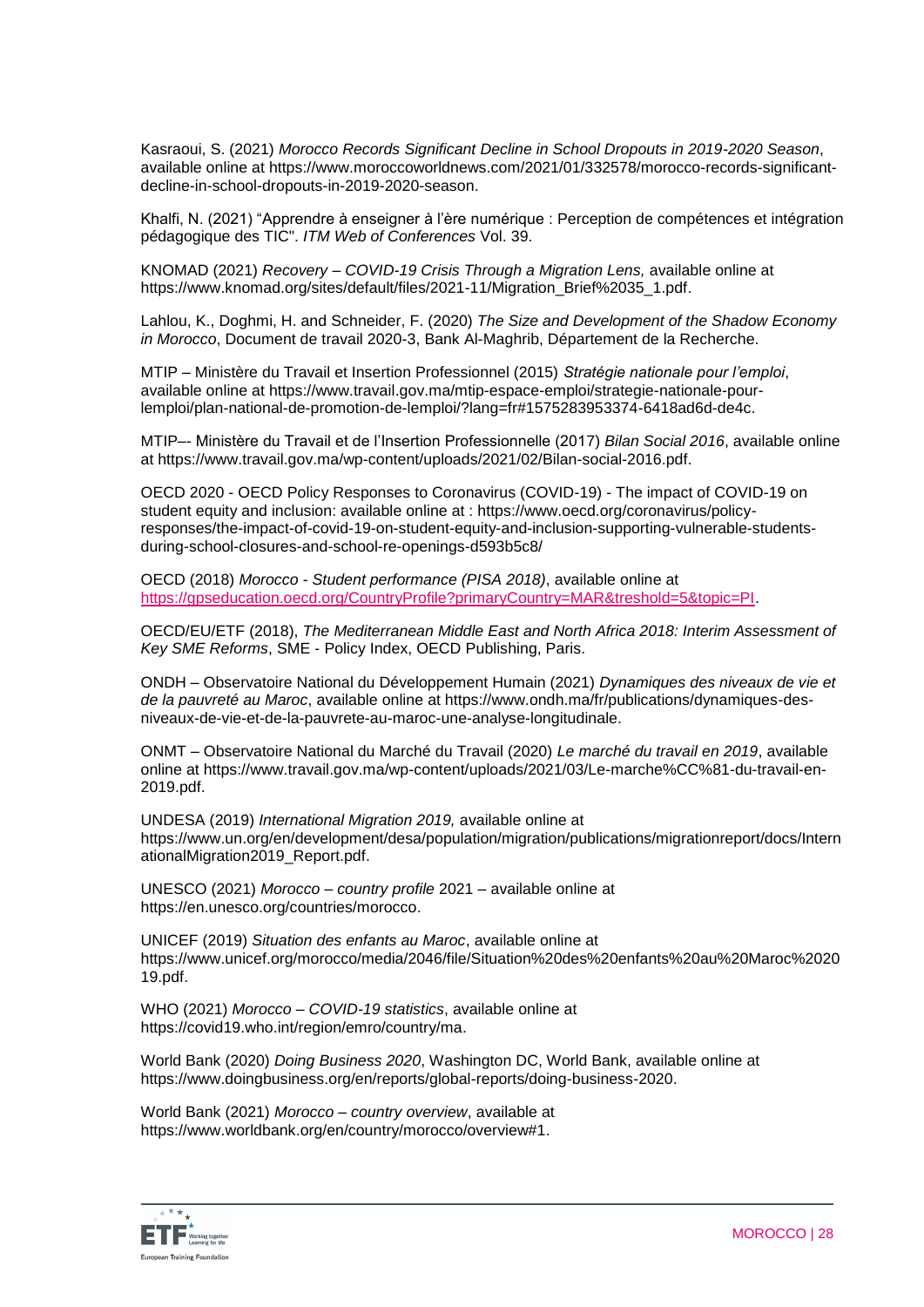# **LIST OF ACRONYMS**

| ALMP.         | Active Labour Market Programme                                     |
|---------------|--------------------------------------------------------------------|
| <b>ANAPEC</b> | Agence Nationale pour la Promotion de l'Emploi et des Compétences. |
| <b>CSO</b>    | <b>Civil Society Organisation</b>                                  |
| EU            | European Union                                                     |
| <b>GDP</b>    | <b>Gross Domestic Product</b>                                      |
| HCP           | Haut Commissariat au Plan                                          |
| ICT.          | Information Communication Technology                               |
| ILO.          | international labour Office                                        |
| <b>MENA</b>   | Middle East and North Africa                                       |
| <b>NEETS</b>  | Young people not in employment education or training               |
| <b>OECD</b>   | Organisation for Economic Co-operation and Development             |
| <b>OFPPT</b>  | Office Formation Professionel et Promotion du Travail              |
| <b>PIAFE</b>  | Programme Intégré d'Appui à la Formation et à l'Education)         |
| <b>PISA</b>   | Programme for International Student Assessment                     |
| PJD.          | Parti pour la Justice et le Development                            |
| <b>PPP</b>    | Private Public Partnership                                         |
| SEMED         | South and Eastern Mediterranean                                    |
| SME           | <b>Small Medium Enterprises</b>                                    |
| <b>UNESCO</b> | United Nations Educational, Scientific and Cultural Organization.  |
| <b>UNICEF</b> | United Nations Children Fund                                       |
| USD.          | <b>United States Dollar</b>                                        |
| VET           | Vocational Education and Training                                  |
| <b>WBL</b>    | Work Based Learning                                                |
| <b>WHO</b>    | World Health Organisation                                          |